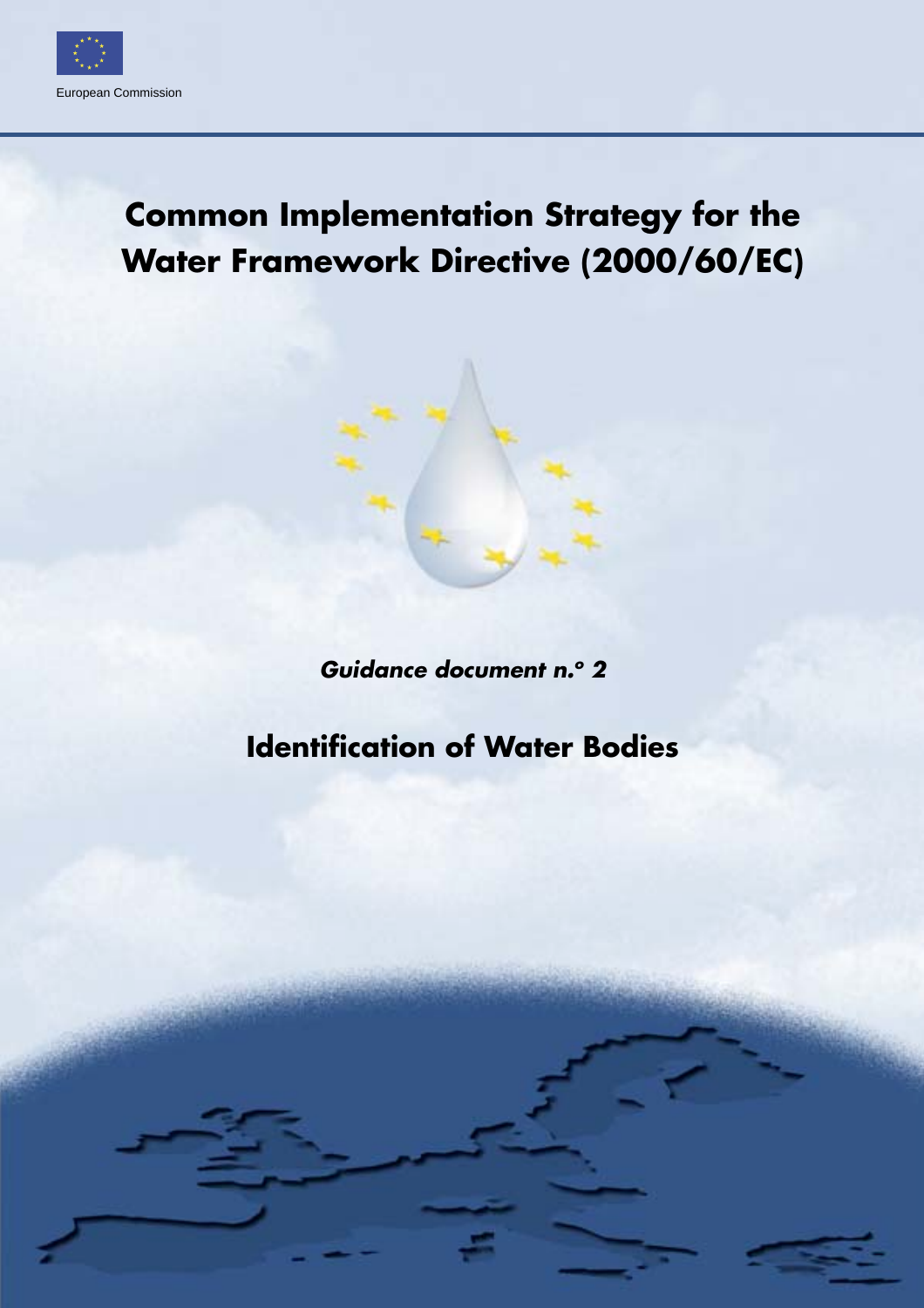

# **COMMON IMPLEMENTATION STRATEGY FOR THE WATER FRAMEWORK DIRECTIVE (2000/60/EC)**

### **Guidance Document No 2**

#### Identification of Water Bodies

### **Produced by Working Group on Water Bodies**

Disclaimer:

This technical document has been developed through a collaborative programme involving the European Commission, all the Member States, the Accession Countries, Norway and other stakeholders and Non-Governmental Organisations. The document should be regarded as presenting an informal consensus position on best practice agreed by all partners. However, the document does not necessarily represent the official, formal position of any of the partners. Hence, the views expressed in the document do not necessarily represent the views of the European Commission.

#### *Europe Direct is a service to help you find answers to your questions about the European Union*

**New freephone number:**

## **00 800 6 7 8 9 10 11**

A great deal of additional information on the European Union is available on the Internet. It can be accessed through the Europa server (http://europa.eu.int).

Luxembourg: Office for Official Publications of the European Communities, 2003

ISBN 92-894-5122-X ISSN 1725-1087

© European Communities, 2003 Reproduction is authorised provided the source is acknowledged.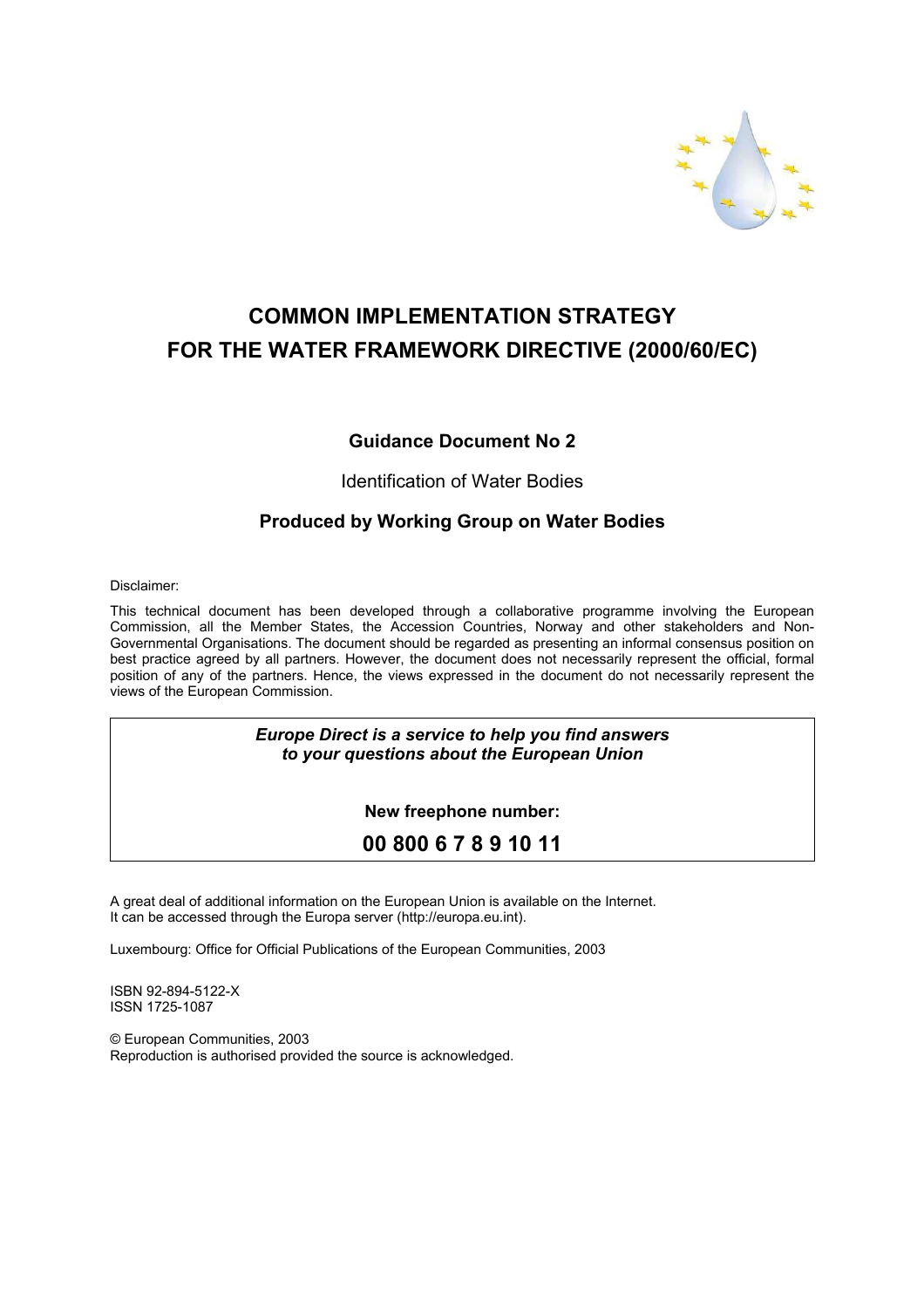# <span id="page-2-0"></span>**Foreword**

The EU Member States, Norway and the European Commission have jointly developed a common strategy for supporting the implementation of the Directive 2000/60/EC establishing a framework for Community action in the field of water policy (hereafter referred to as Common Implementation Strategy (CIS) for the [Water Framework Directive](legislation/WFD En.pdf) (WFD)). The main aim of this strategy is to allow a coherent and harmonious implementation of this Directive. Focus is on methodological questions related to a common understanding of the technical and scientific implications of the [Water Framework Directive](legislation/WFD En.pdf).

One of the main short-term objectives of the strategy is the development of non-legally binding and practical Guidance Documents on various technical issues of the Directive. These Guidance Documents are targeted to those experts who are directly or indirectly implementing the [Water Framework Directive](legislation/WFD En.pdf) in river basins. The structure, presentation and terminology is therefore adapted to the needs of these experts and formal, legalistic language is avoided wherever possible.

In the context of the above-mentioned strategy, the European Commission (Directorate General for Environment, Unit B.1) was invited to set up an informal process for drafting a horizontal Guidance on the application of the term "water body" which is defined in the Directive. This term is essential for several aspects of implementation, such as the typology, the reference conditions, the classification of the status and the monitoring.

A drafting group was established in March 2002 and a first draft was discussed on the Strategic Co-ordination Group meeting in April 2002 and the meeting of the Water Directors in June 2002. Following this meeting in Valencia, the members of the Strategic Co-ordination Group were invited to comment the draft paper in two rounds and revised versions were presented in each meeting of the group. In addition, the Expert Advisory Forum (EAF) on Groundwater discussed and contributed twice to the refinement of the groundwater Section in this document.

Due to the active and constructive contribution of all experts in the drafting group, the EAF Groundwater and the Strategic Co-ordination Group, it was possible to present the final draft of the horizontal Guidance Document on "water bodies" to the meeting in Copenhagen, where the Water Directors reached the following conclusions:

*"We, the water directors of the European Union, Norway, Switzerland and the countries applying for accession to the European Union, have examined and endorsed this Guidance during our informal meeting under the Danish Presidency in Copenhagen (21/22 November 2002). We would like to thank the participants of the Working Group and, in particular, the leaders of the Directorate General for Environment of the European Commission for preparing this high quality document.*

*We strongly believe that this and other Guidance Documents developed under the Common Implementation Strategy will play a key role in the process of implementing the [Water](legislation/WFD En.pdf)  [Framework Directive.](legislation/WFD En.pdf)* 

*This Guidance Document is a living document that will need continuous input and improvements as application and experience build up in all countries of the European Union and beyond. We agree, however, that this document will be made publicly available in its current form in order to present it to a wider public as a basis for carrying forward ongoing implementation work.* 

*Moreover, we welcome that several volunteers have committed themselves to test and validate this and other documents in the so-called pilot river basins across Europe during 2003 and 2004 in order to ensure that the Guidance is applicable in practice.* 

*We also commit ourselves to assess and decide upon the necessity for reviewing this document following the pilot testing exercises and the first experiences gained in the initial stages of the implementation."*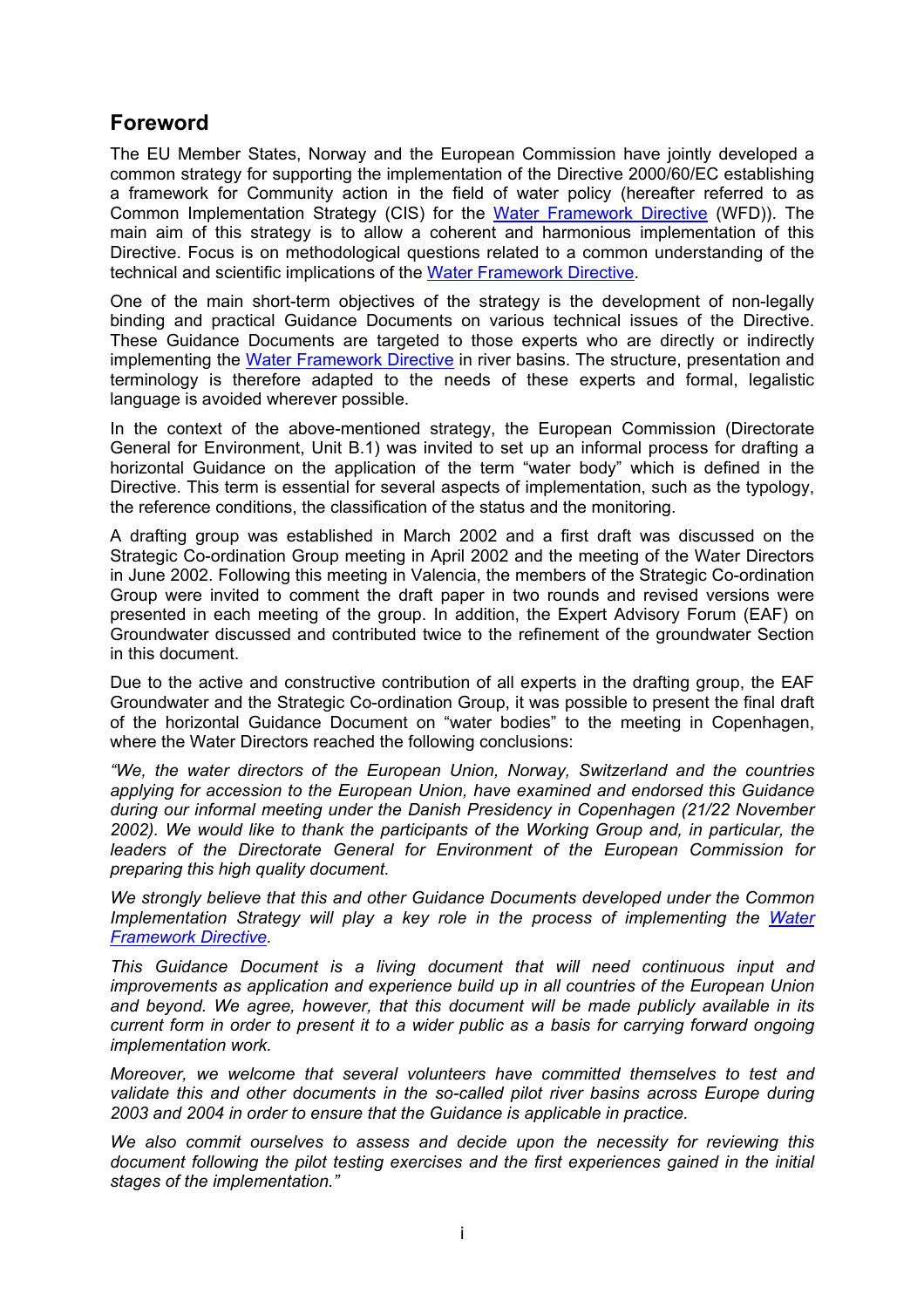# **CONTENTS**

# Page

| 1            |                                                                                                                                                                                     |  |  |  |  |
|--------------|-------------------------------------------------------------------------------------------------------------------------------------------------------------------------------------|--|--|--|--|
|              | 1.1<br>1.2<br>1.3                                                                                                                                                                   |  |  |  |  |
| $\mathbf{2}$ |                                                                                                                                                                                     |  |  |  |  |
|              | 2.1<br>2.2                                                                                                                                                                          |  |  |  |  |
| 3            |                                                                                                                                                                                     |  |  |  |  |
|              | 3.1<br>3.2<br>3.2.1<br>3.2.2<br>3.2.3<br>3.2.4<br>3.2.5<br>3.2.6<br>3.3<br>3.3.1<br>3.4<br>SUGGESTED PROCESS FOR THE PRACTICAL APPLICATION OF THE TERM SURFACE WATER BODY 11<br>3.5 |  |  |  |  |
|              | 3.6                                                                                                                                                                                 |  |  |  |  |
| 4<br>5       | 4.1<br>4.2<br>4.2.1<br>4.3<br>4.3.1<br>4.3.2<br>4.3.3<br>4.4<br>4.5<br>4.6<br>4.7<br>SUGGESTED PROCESS FOR THE PRACTICAL APPLICATION OF THE TERM BODY OF GROUNDWATER, 20            |  |  |  |  |
|              |                                                                                                                                                                                     |  |  |  |  |
|              |                                                                                                                                                                                     |  |  |  |  |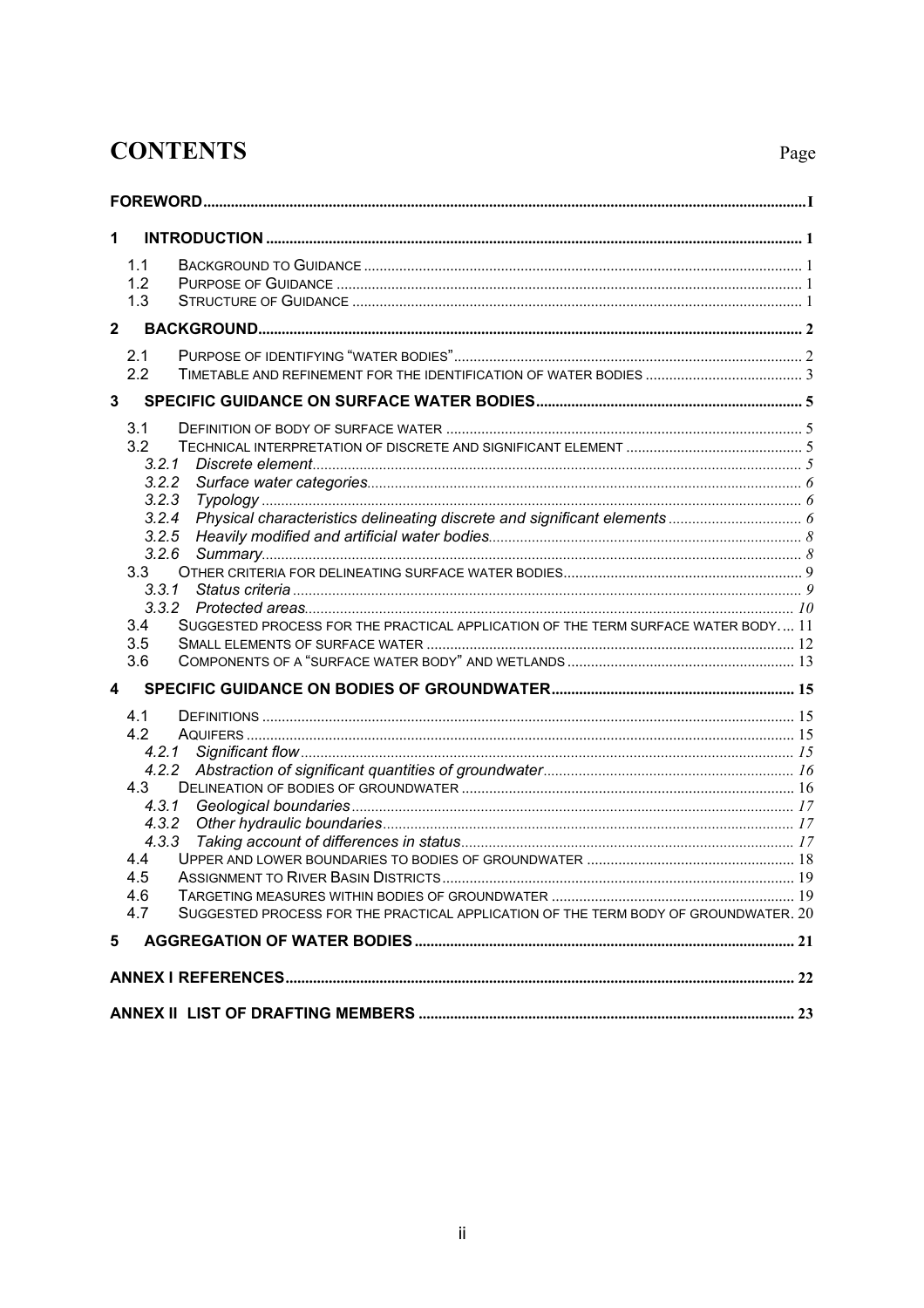# <span id="page-4-0"></span>**1 Introduction**

### **1.1 Background to Guidance**

The [Water Framework Directive](legislation/WFD En.pdf) (2000/60/EC) is a comprehensive piece of legislation that sets out, *inter alia*, clear quality objectives for all waters in Europe. In order to make the implementation of the Directive, and the compliance checking of its quality objectives, operational, the concept of "water bodies" has been introduced as the key units to which a number of the Directive's requirements are related.

Several of the working groups of the Common Implementation Strategy for the [Water](legislation/WFD En.pdf) [Framework Directive](legislation/WFD En.pdf) (2000/60/EC) have requested horizontal Guidance from the European Commission on the interpretation and application of the term water body. The working groups have asked for such Guidance in order to assist them in the preparation of their own Guidance on issues such as reference conditions [\(WFD CIS Guidance Document No. 10\)](Guidance doc 10 REFCOND.pdf) and intercalibration ([WFD CIS Guidance Document No. 6\)](Guidance doc 6 intercalibration.pdf).

In addition, several Member States have contributed to discussions on the application of the term water body, and a number of documents have been produced. These are listed in the Annex to this paper, and are available on the WFD CIRCA system where electronic formats are available. These discussions have revealed that there are different views among Member States on the interpretation, and consequently practical application, of the term water body.

### **1.2 Purpose of Guidance**

The purpose of this Guidance Document is to build on these discussions to develop a common understanding of the definition of water bodies and specific practical suggestions for the identification of water bodies under the [Water Framework Directive.](legislation/WFD En.pdf)

### **1.3 Structure of Guidance**

The following Section on the background includes general considerations applicable to surface and groundwater. However, the Directive's requirements for characterising, and its objectives for surface water bodies and bodies of groundwater are different. These differences affect the way the respective water bodies should be identified. Hence, the Guidance paper is therefore divided into two main sections. Section 3 provides guidance on the application of the term surface water body. Section 4 provides guidance on the application of the term body of groundwater.

Each Section is structured so that it describes the **principles** involved in, and a **hierarchical process** for, sub-dividing river basin districts into water bodies. The main steps in the proposed hierarchies are summarised in **[Figure 7](#page-14-1)** and **[Figure 11](#page-23-1)**.



*Look out! The methodology from this Guidance Document must be adapted to regional and national circumstances* 

*The Guidance Document proposes an overall pragmatic approach. Because of the diversity of circumstances within the European Union, Member States may apply this guidance in a flexible way in answer to problems that will vary from one river basin to the next. This proposed Guidance will therefore need to be tailored to specific circumstances.* 

Having said that, it should be clear that the identification of water bodies must be consistent and co-ordinated within a river basin district. In particular, international river basin districts need to develop common approaches for the whole river basin.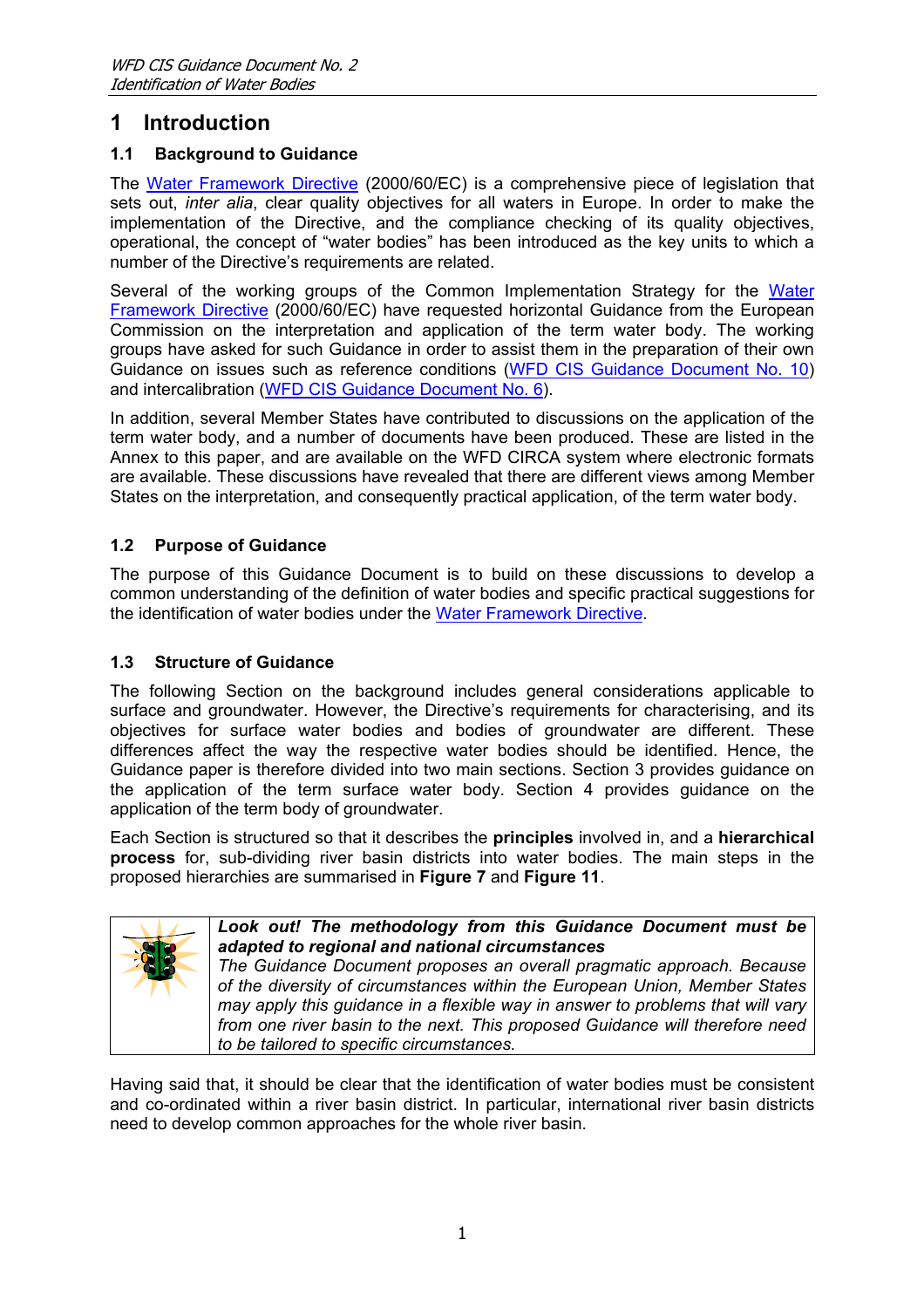# <span id="page-5-5"></span><span id="page-5-0"></span>**2 Background**

### **2.1 Purpose of identifying "water bodies"**

The [Water Framework Directive](legislation/WFD En.pdf) covers **all** waters, including inland waters (surface water and groundwater) and transitional and coastal waters up to one sea mile (and for the chemical status also territorial waters which may extend up to 12 sea miles) from the territorial baseline of a Member State, independent of the size and the characteristics<sup>[1](#page-5-1)</sup>.

This totality of waters is, for the purpose of the implementation of the directive, attributed to geographical or administrative units, in particular the **river basin**, the **river basin district**, and the "water body"<sup>[2](#page-5-2)</sup>. In addition, groundwaters and stretches of coastal waters must be associated with a river basin (district).

Whereas the river basin is the geographical area related to the hydrological system, the river basin district must be designated by the Member States in accordance to the directive as the "**main unit for management of river basins**" [3](#page-5-3) .

One key purpose of the Directive is to prevent further deterioration of, and protect and enhance the status of aquatic ecosystems, and with regard to their water needs, terrestrial ecosystems and wetlands directly depending on the aquatic ecosystems. The success of the Directive in achieving this purpose and its related objectives will be mainly measured by the status of "water bodies". "Water bodies" are therefore the units that will be used for reporting and assessing compliance with the Directive's principal environmental objectives. However, it should be emphasised that the identification of a "water body" is a tool not an objective in itself.

**The "water body" should be a coherent sub-unit in the river basin (district) to which the environmental objectives of the directive must apply. Hence, the main purpose of identifying "water bodies" is to enable the status to be accurately described and compared to environmental objective[s4](#page-5-4) .** 

It should be clear that the identification of water bodies is, first and foremost, based on geographical and hydrological determinants. However, the identification and subsequent classification of water bodies must provide for a sufficiently accurate description of this defined geographic area to enable an unambiguous comparison to objectives of the Directive. This is because the environmental objectives of the Directive, and the measures needed to achieve them, apply to "water bodies". A key descriptor in this context is the "status" of those bodies. If water bodies are identified that do not permit an accurate description of the status of aquatic ecosystems, Member States will be unable to apply the Directive's objectives correctly ([Figure 1\)](#page-6-1). At the same time, an endless sub-division of water bodies should be avoided in order to reduce administrative burden if it does not fulfil any purpose as regards the proper implementation of the Directive. In addition, the aggregation of water bodies may, under certain circumstances, also help to reduce meaningless administrative burden, in particular for smaller water bodies (cf. Chapter 5).

-

<span id="page-5-1"></span> $^1$  Articles 2 (1), (2) and (3)

<span id="page-5-2"></span> $^{2}$  Articles 2 (13), (15), (10), and (12) respectively

<span id="page-5-3"></span> $3$  Article 2 (15)

<span id="page-5-4"></span> $^4$  An estimate of the status of water bodies will be required to assess the likelihood that they will fail to meet the environmental quality objectives set for them under Article 4 [Article 5: Annex II 1.5 & 2]. The status of water bodies must be classified using information from the monitoring programmes [Article 8, Annex V 1.3, 2.2 & 2.4]. The status of water bodies must be reported in the river basin management plans [Article 13, Annex VII] and, where necessary, measures must be prepared [Article 11, Annex VI].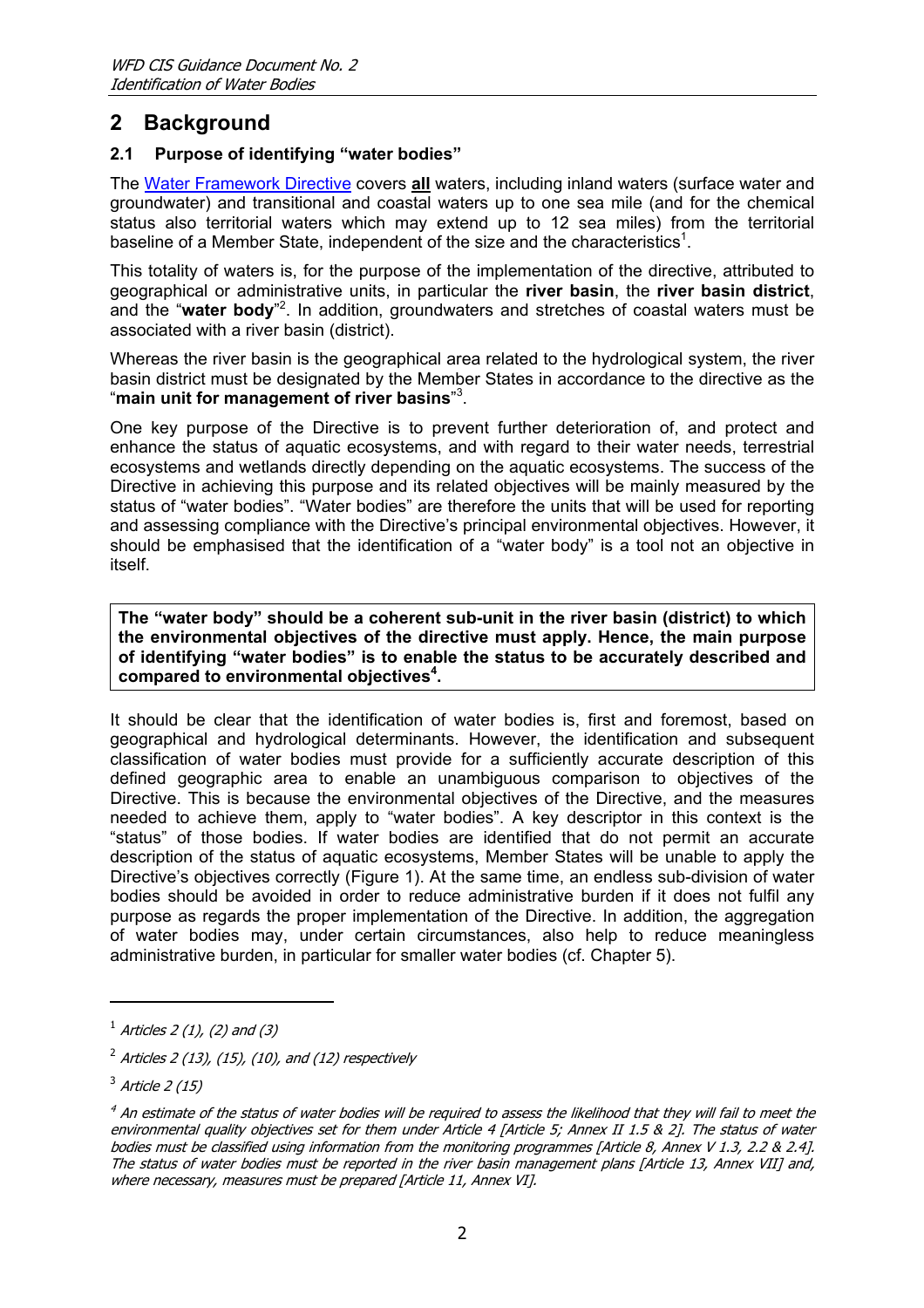<span id="page-6-0"></span>

*Look out!* **The Directive only requires sub-divisions of surface water and groundwater that are necessary for the clear, consistent and effective application of its objectives. Sub-divisions of surface water and groundwater into smaller and smaller water bodies that do not support this purpose should be avoided.**

<span id="page-6-1"></span>

**Figure 1: Illustration of the implications for the objectives of the Directive if "water bodies" do not provide for the accurate description of surface water status**

### **2.2 Timetable and refinement for the identification of water bodies**

**The identification of water bodies should be an iterative and on-going process. The water bodies that Member States are required to identify by 22 December 2004**[6](#page-6-2)  **and report to the Commission by 22 March 2005[5](#page-6-3) will be only a first step. Where necessary, water body identification should be verified and refined in the period before the publication of each river basin management plan.** 

<span id="page-6-2"></span>The Directive requires Member States to identify "water bodies" as part of the analysis of the characteristics of the river basin districts $6$ . The first such analysis must be complete by 22 December 2004. The analysis must be reviewed, and where necessary, updated by 22 December 2013 and then every six years.

However, identifying water bodies that will provide for an accurate description of the status of surface water and groundwater will require information from the Article 5 analyses and reviews, and the Article 8 monitoring programmes. Some of the necessary information will not be available before 2004. The information that is available is likely to be updated and improved in the period prior to the publication of each river basin management plan.

 $\overline{a}$ 

<span id="page-6-3"></span> $<sup>5</sup>$  Article 15.2</sup>

<span id="page-6-4"></span>*<sup>6</sup>* Article 5, Annex II 1.1 & 2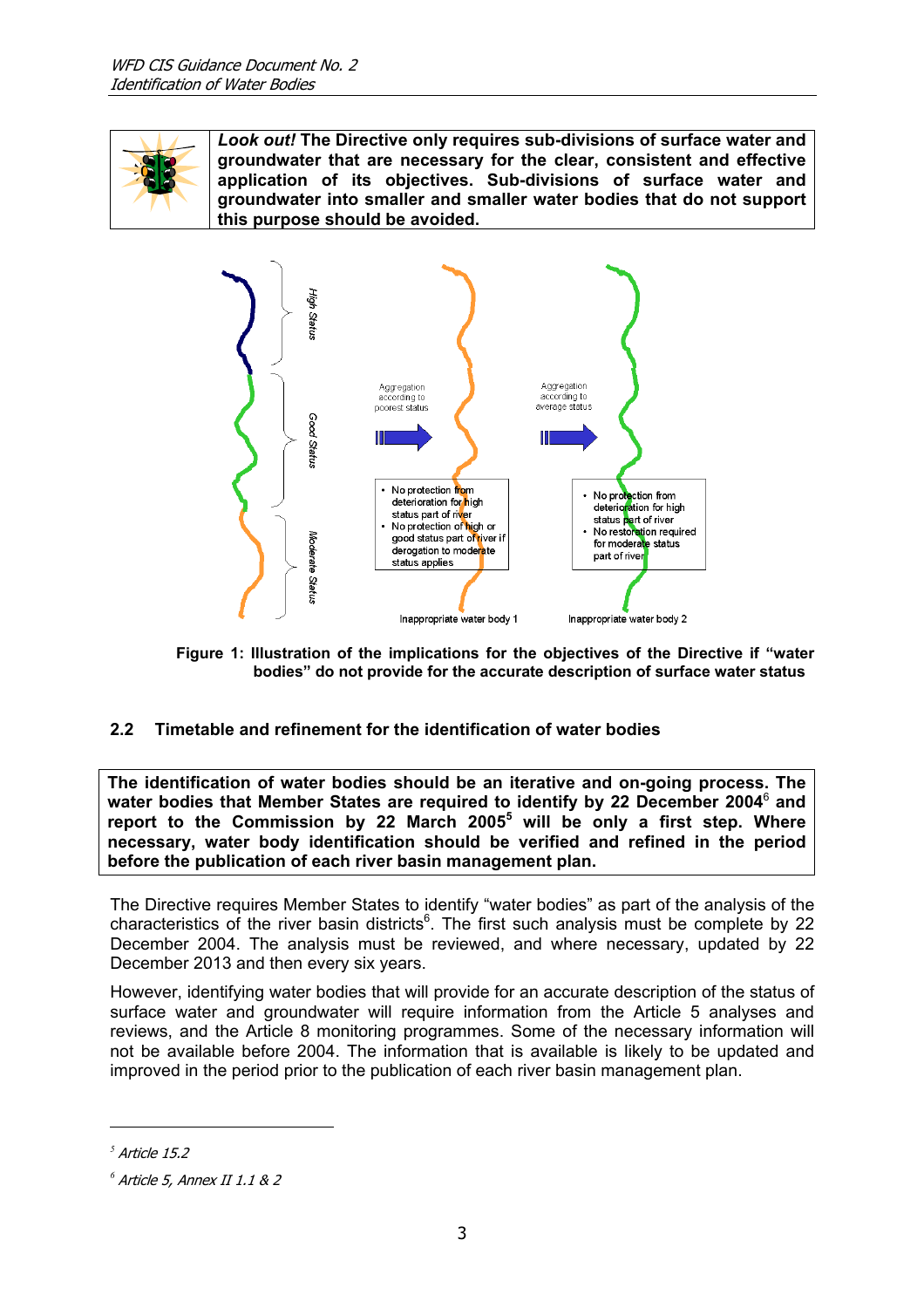It is evident that for the first RBMP, all waters must be assigned to water bodies and their status must be described<sup>[7](#page-7-0)</sup>. However, practical approaches may be required in particular for large numbers of pristine waters in remote areas where it can be demonstrated that no significant pressure exist (see also Section 5).

In conclusion, verification and refinement steps of water body identification should be foreseen in the implementation process.

<span id="page-7-0"></span><sup>&</sup>lt;sup>7</sup> cf. [WFD CIS Guidance Document No 7](Guidance doc 7 monitoring.pdf).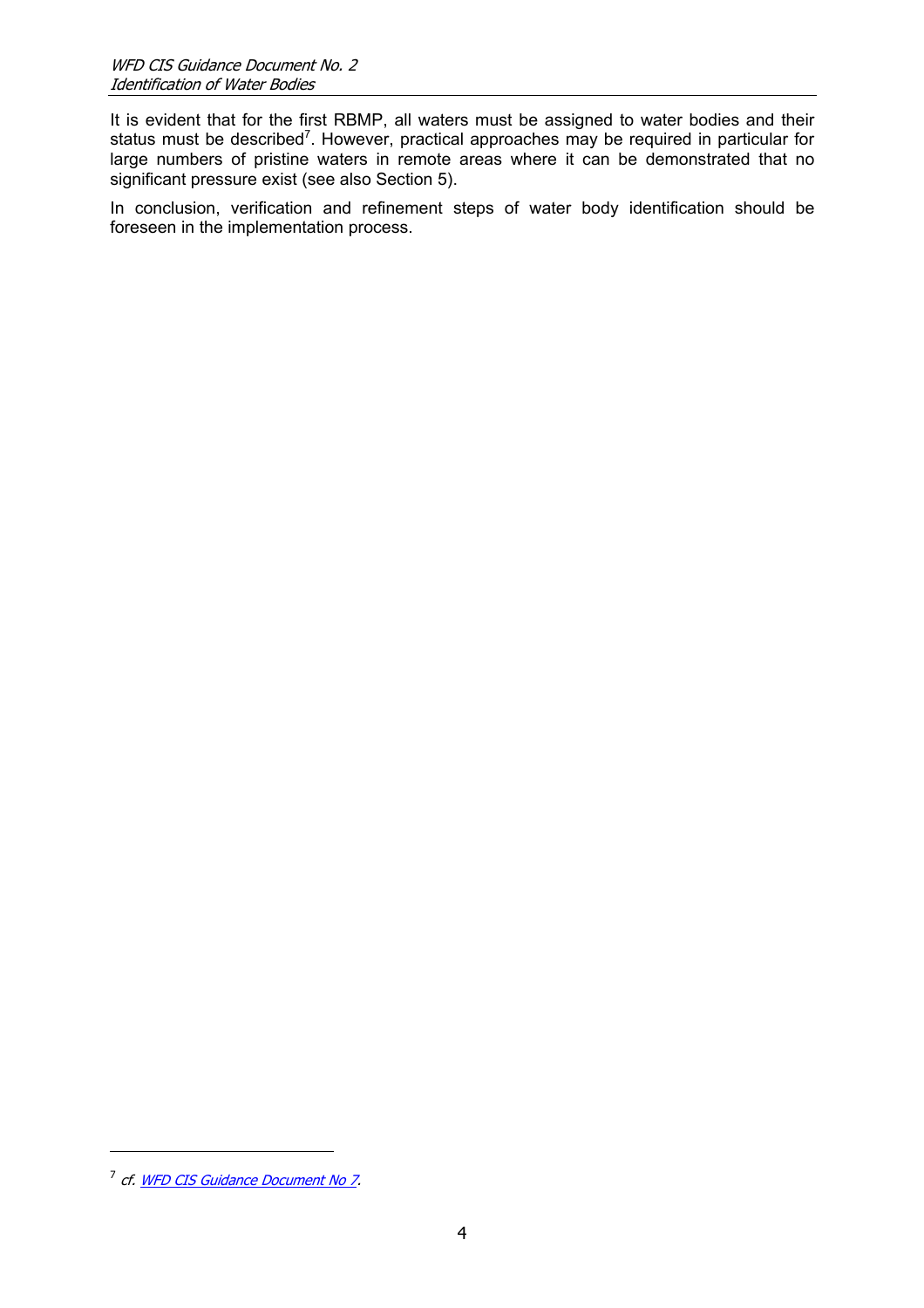# <span id="page-8-0"></span>**3 Specific Guidance on surface water bodies**

### **3.1 Definition of body of surface water**

Article 2.10 of the Directive provides the following definition of a body of surface water:

*"Body of surface water" means a discrete and significant element of surface water such as a lake, a reservoir, a stream, river or canal, part of a stream, river or canal, a transitional water or a stretch of coastal water.* 

The application of the definition requires the sub-division of surface water $8$  in river basin (districts<sup>[9](#page-8-2)</sup>) into "discrete and significant elements". Although examples of such elements are given ("such as a lake, a reservoir, a stream, river or canal "), the Directive does not provide explicit guidance on how to identify the elements that should be regarded as "discrete and significant", and hence "water bodies". For example, it does not specify how to identify **part** of a river, stream or canal that represents a "**discrete and significant element"**.

**The use of the terms "discrete and significant" in the definition of "surface water body" means that "water bodies" are not arbitrary sub-divisions of river basin districts. Each water body should be identified on the basis of its "discreteness and significance" in the context of the Directive's purposes, objectives and provisions.** 

#### **3.2 Technical interpretation of discrete and significant element**

General considerations in relation to the definition and the characterisation requirements for surface water bodies<sup>[10](#page-8-3)</sup> establish a number of specific requirements relevant to the identification of discrete and significant elements. These also present a certain hierarchy of definitions which should be in the identification process. They are summarised in the following paragraphs.

#### **3.2.1 Discrete element**

**For a surface water body to be a discrete element of surface water, they must not overlap with each other or be composed of elements of surface water that are not contiguous.** 

It is evident that a water body must be discrete **and** significant at the same time, the element of discreteness is not sufficient on its own. In addition, the considerations regarding the aggregation of water bodies may be applied under certain circumstances, in particular for small "water bodies" (cf. Chapter 5).

<span id="page-8-1"></span><sup>8</sup> Article 2.1

<span id="page-8-2"></span> $9$  Article 3.1

<span id="page-8-3"></span> $10$  Annex II 1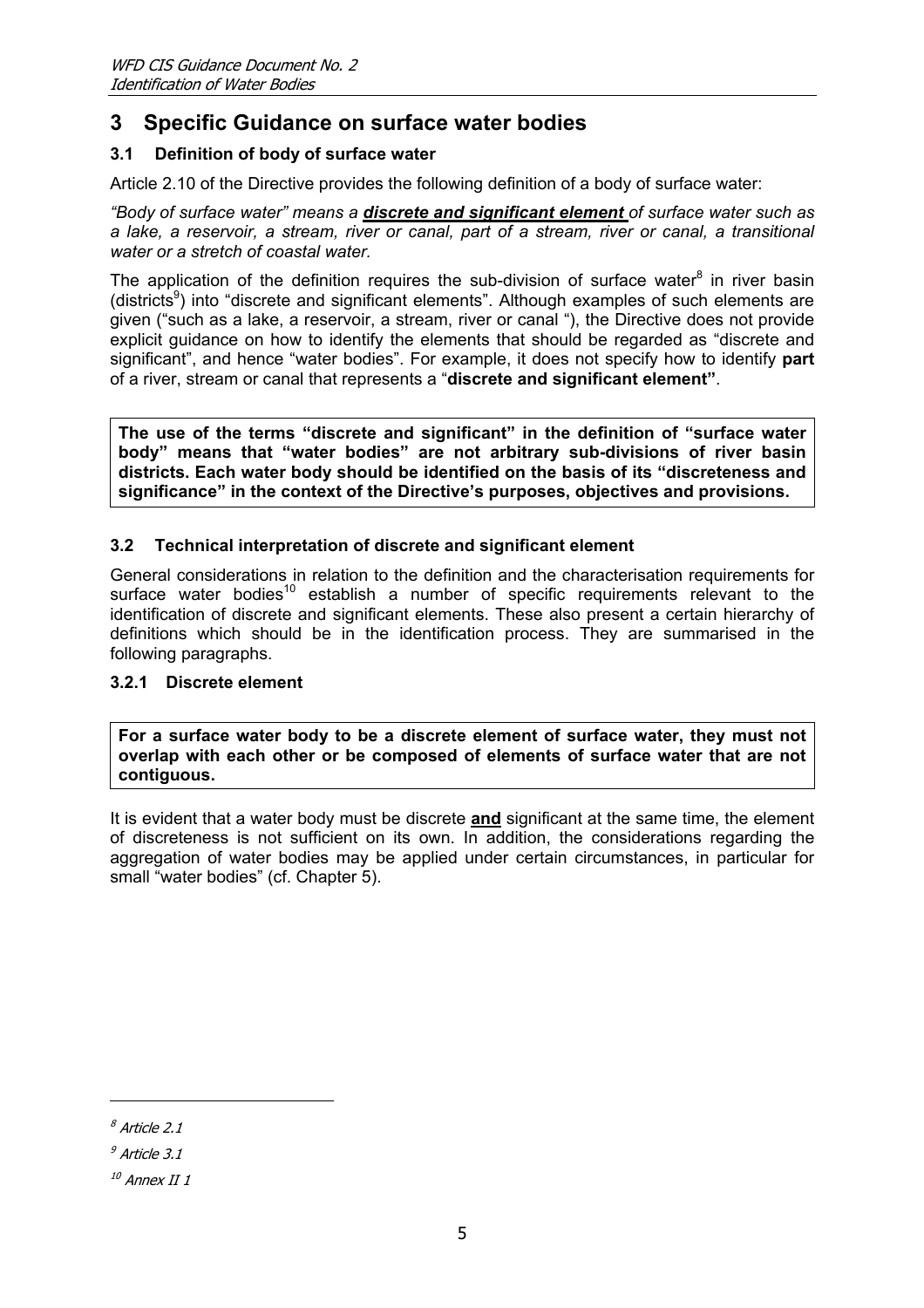#### <span id="page-9-0"></span>**3.2.2 Surface water categories**

<span id="page-9-1"></span>**A surface water body must not be split between different surface water categories (rivers[11,](#page-9-2) lake[s12,](#page-9-3) transitional water[s13](#page-9-4) and coastal water[s14](#page-9-5)). It must be of one category or another [15.](#page-9-6) The boundary of a water body may be established where two different category "meet" ([Figure 2\)](#page-9-1).**



**Figure 2: The boundaries to the categories of surface water create boundaries to water bodies**

### <span id="page-9-10"></span>**3.2.3 Typology**[16](#page-9-7)

**A surface water body must not cross the boundaries between surface water body types. It must be of one type or another since one purpose of characterising surface** water bodies is to differentiate them into types<sup>17</sup>.

#### <span id="page-9-11"></span>**3.2.4 Physical characteristics delineating discrete and significant elements**

<span id="page-9-9"></span>**Physical features (geographical or hydromorphological) that are likely to be significant in relation to the objectives of the Directive should be used to identify discrete elements of surface water.** 

j

<span id="page-9-8"></span> $17$  Annex II 1.1 (ii)

<span id="page-9-2"></span> $11$  Article 2.4

<span id="page-9-3"></span> $12$  Article 2.5

<span id="page-9-4"></span> $13$  Article 2.6

<span id="page-9-5"></span> $14$  Article 2.7

<span id="page-9-6"></span> $15$  Annex II 1.1(i)

<span id="page-9-7"></span><sup>&</sup>lt;sup>16</sup> CIS WGs 2.3 and 2.4 are developing Guidance on the application of typology systems ([WFD CIS Guidance](Guidance doc 10 REFCOND.pdf) [Document No. 10](Guidance doc 10 REFCOND.pdf) and [5](Guidance doc 5 COAST.pdf))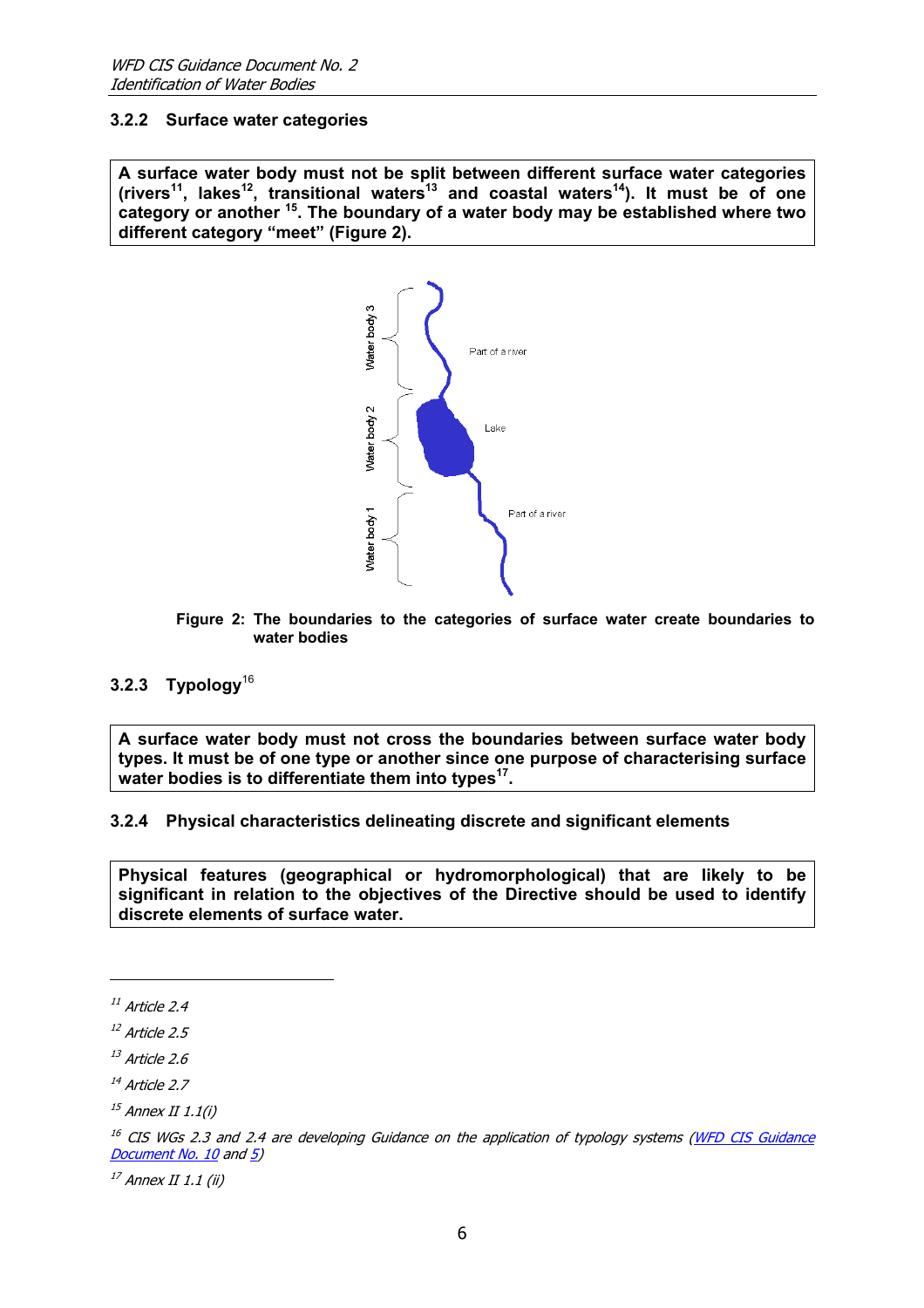Geographical or hydromorphological features can significantly influence surface water ecosystems and their vulnerability to human activities. These features can also differentiate discrete elements of surface water. For example, the confluence of one part of a river with another could clearly demarcate a geographically and hydromorphologically distinct boundary to a water body ([Figure 3\)](#page-10-0).

<span id="page-10-0"></span>

#### **Figure 3: Example of the sub-division of a river on the basis of physical features – in this case a river confluence.**

However, the Directive does not exclude other elements, such as a part of a lake or part of transitional water, from being considered as water bodies. For example, if part of a lake is of a different type to the rest of the lake, the lake must be sub-divided into more than one surface water body [\(Figure 4\)](#page-10-1).

<span id="page-10-1"></span>



**Figure 4: Sub-division of a lake on the basis of a type boundary**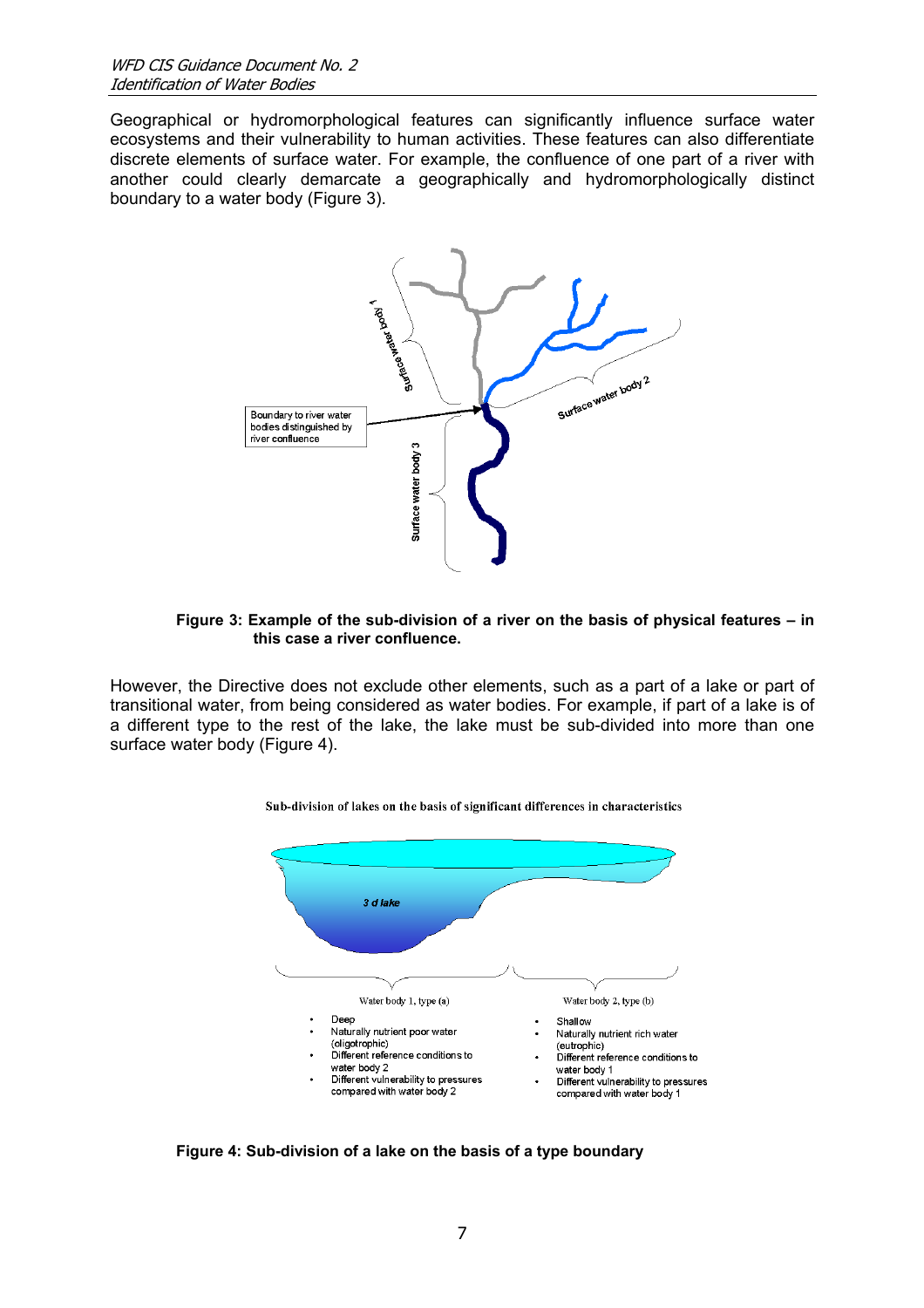### <span id="page-11-6"></span><span id="page-11-0"></span>**3.2.5 Heavily modified and artificial water bodies**[18](#page-11-2)

**Heavily modified water bodies may be identified and designated where good ecological status is not being achieved because of impacts on the hydromorphological characteristics of a surface water resulting from physical alterations ([Figure 5\)](#page-11-1).** 

Heavily modified and artificial water bodies<sup>19</sup> must be (at least) provisionally identified during the characterisation of surface waters<sup>20</sup>. Their identification and designation should be finalised for the purposes of the first river basin planning cycle on publication of the river basin management plans in 2009. The designations must be reviewed every six years<sup>21</sup>.

The identification of heavily modified water bodies must be based on the designation criteria set out in Article 4.3. In principle, the boundaries of heavily modified water bodies are primarily delineated by the extent of changes to the hydromorphological characteristics that (a) result from physical alterations by human activity and (b) prevent the achievement of good ecological status.

<span id="page-11-1"></span>

**Figure 5: The establishment of water body boundaries through the identification and subsequent designation of heavily modified water bodies** 

#### **3.2.6 Summary**

The above-mentioned criteria can be directly drawn from the Directive. They represent a hierarchy of definitions that is already sufficient to enable a first identification of "water bodies" in the river basin (districts). As first step, the water category and the water body type

<span id="page-11-2"></span> $18$  CIS Working Group 2.2 is developing detailed Guidance on the identification and designation of heavily modified water bodies ([WFD CIS Guidance Document No. 4\)](Guidance doc 4  HMWB.pdf)

<span id="page-11-3"></span> $19$  Article 2.9

<span id="page-11-4"></span> $^{20}$  Annex II 1.1(i)

<span id="page-11-5"></span> $21$  Article 4.3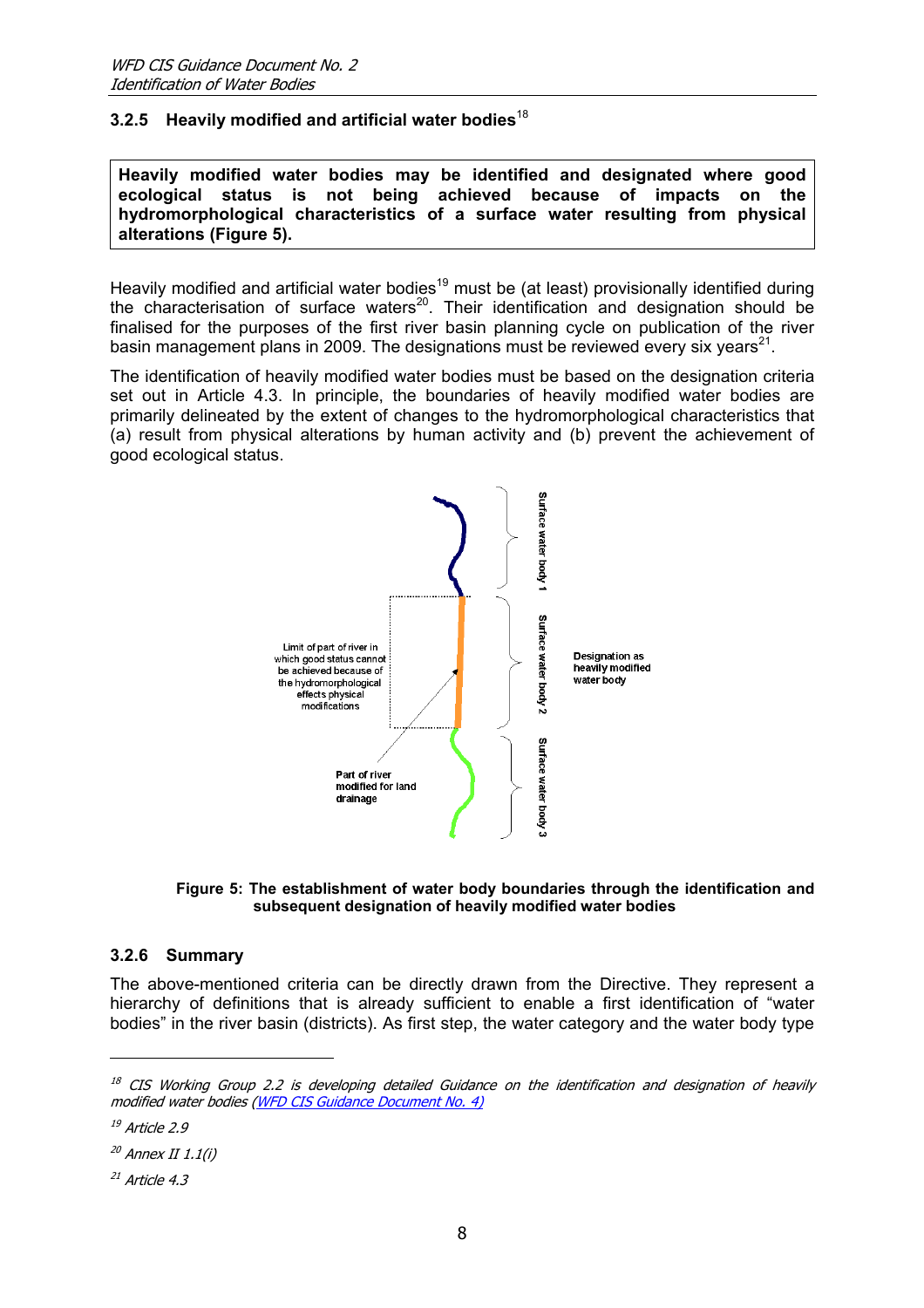<span id="page-12-0"></span>should be used to draw the boundaries resulting in discrete "water bodies". In a subsequent step, geographical and hydromorphological elements could be considered. However, if such an approach does not lead to a meaningful delineation of "water bodies", other criteria could be used. These other criteria are described in the subsequent Section.

### **3.3 Other criteria for delineating surface water bodies**

The [Water Framework Directive](legislation/WFD En.pdf) provides for the above-mentioned criteria (cf. Section 3.2) to identify water bodies. However, there are other considerations or parameters which will help to improve the delineation of meaningful water body boundaries. One requirement that is implicit in the Directive is that the purpose of identifying "water bodies" is to enable the **status[22](#page-12-1)** of surface waters to be accurately described. Related to this requirement, there are considerations regarding **pressures** and **impacts**. Furthermore, different **uses** (e.g. drinking waters) and existing or new **protected areas** (e.g. Natura 2000 sites) may be used in the refinement of the "water body" identification. The subsequent Sections will focus on aspects of status and protected areas. However, it should be noted that the questions of pressures, status and impacts are closely inter-linked. In the absence of sufficient information on the water status, the results of the pressure and impact analysis may be used for identifying meaningful water body boundaries [\(WFD CIS Guidance Document No. 3\)](Guidance doc 3 IMPRESS.pdf). This will mainly apply for the preparation of the first characterisation.

**Member States may identify "surface water bodies" using additional criteria designed to take account of local circumstances and therefore assist in the river basin management planning process.** 

### **3.3.1 Status criteria**

j

**A discrete element of surface water should not contain significant elements of different status. A "water body" must be capable of being assigned to a single ecological status class with sufficient confidence and precision through the Directive's monitoring programmes<sup>23</sup>.** 

Although effects of human activities will always vary no matter what the size of a water body, major changes in the status of surface water should be used to delineate surface water body boundaries as necessary to ensure that the identification of water bodies provides for an accurate description of surface water status (see Section [2](#page-5-5) and [Figure 6\)](#page-13-1).

It is clearly possible to progressively subdivide waters into smaller and smaller units that would impose significant logistic burdens. However, it is not possible to define the scale below which subdivision is inappropriate. It will be necessary to balance the requirement to adequately describe water status with the need to avoid the fragmentation of surface waters into unmanageable numbers of water bodies. In addition, the aggregation of water bodies may be appropriate, under certain circumstances, to reduce meaningless administrative burden (cf. Chapter 5). In the end, it is a matter for Members States to decide on the basis of the characteristics of each River Basin District.

Initially, Member States will not have sufficient information to accurately define the status of waters. Consequently, especially during the period prior to the publication of the first River Basin Management Plan, it may be appropriate to use the analysis on pressures and impacts

<span id="page-12-1"></span><sup>22</sup> respectively **potential** for artificial and heavily modified water bodies

<span id="page-12-2"></span> $^{23}$  [WFD CIS Guidance Document No.s 5](Guidance doc 5 COAST.pdf) [6](Guidance doc 6 intercalibration.pdf), [7](Guidance doc 7 monitoring.pdf) and [10](Guidance doc 10 REFCOND.pdf) provide Guidance on the classification of ecological status and monitoring.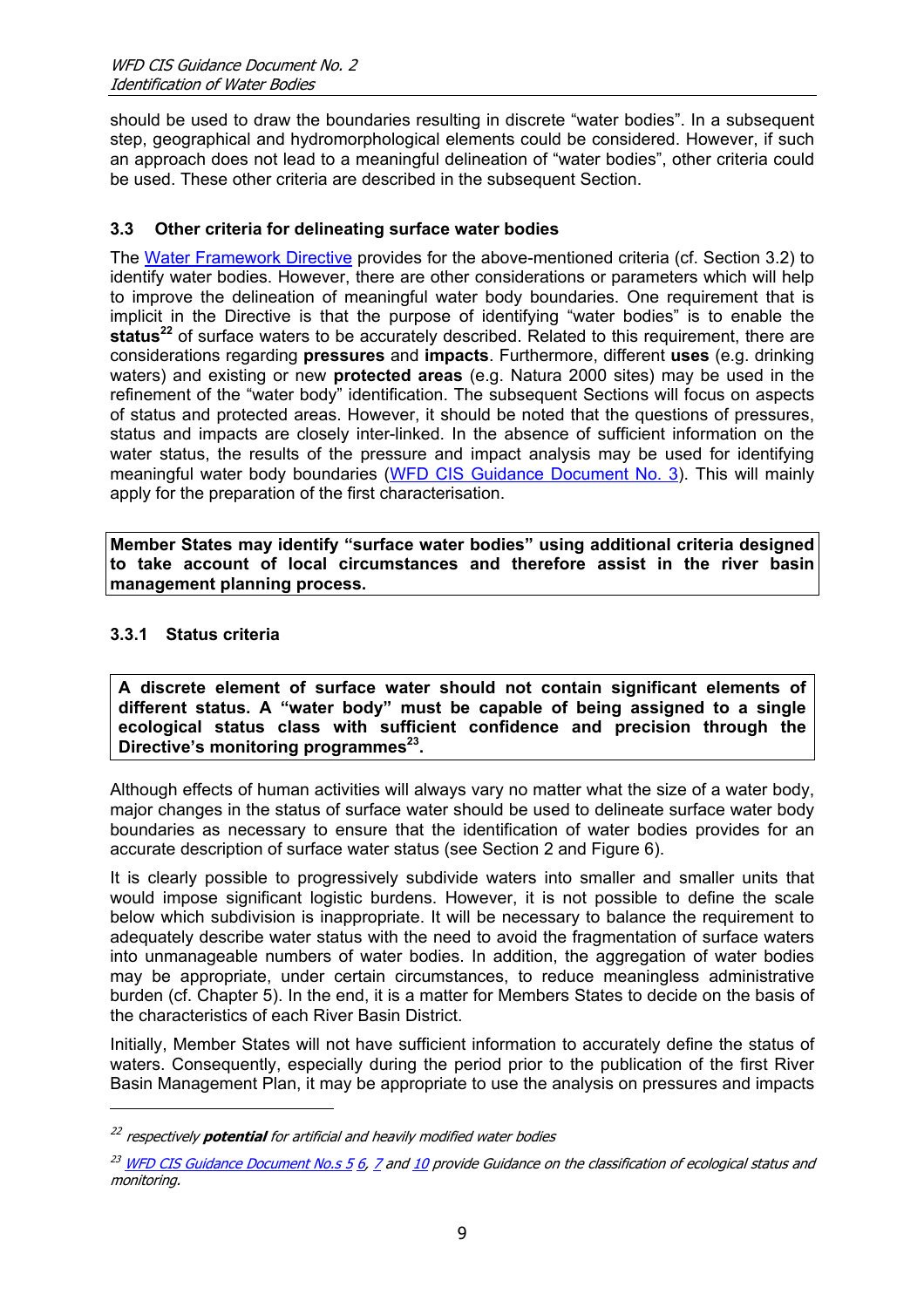<span id="page-13-0"></span>as a surrogate for status. As understanding of status improves, the boundaries of water bodies can be adjusted. Contiguous elements of surface water within a type that are of the same status may be recombined to avoid unnecessary sub-division of surface waters.

Finally, it is emphasised that the scale chosen for a particular "water body" will have influence on the management of the active involvement of stakeholders and the public [\(WFD](Guidance doc 8 Public participation.pdf)  [CIS Guidance Document No. 8](Guidance doc 8 Public participation.pdf) provides guidance on Public Participation).



<span id="page-13-1"></span>

### **3.3.2 Protected areas**

Protected areas are identified under various pieces of legislation such as *inter alia* Natura 2000 sites designated under the Habitat Directive - (92/43/EC). Under the [Water Framework](legislation/WFD En.pdf) [Directive,](legislation/WFD En.pdf) all the protected areas must be considered for an integrated river basin management<sup>24</sup>. Specific objectives<sup>25</sup> were defined and various provisions specify more specific requirements for protected areas (e.g. monitoring<sup>26</sup>). In consequence, there are additional objectives to be considered for water bodies which are also fully part of a protected

<span id="page-13-2"></span> $^{24}$  Article 6, 7 and Annex IV

<span id="page-13-3"></span> $25$  Article 4 (1) c

<span id="page-13-4"></span> $26$  Annex V, point 1.3.5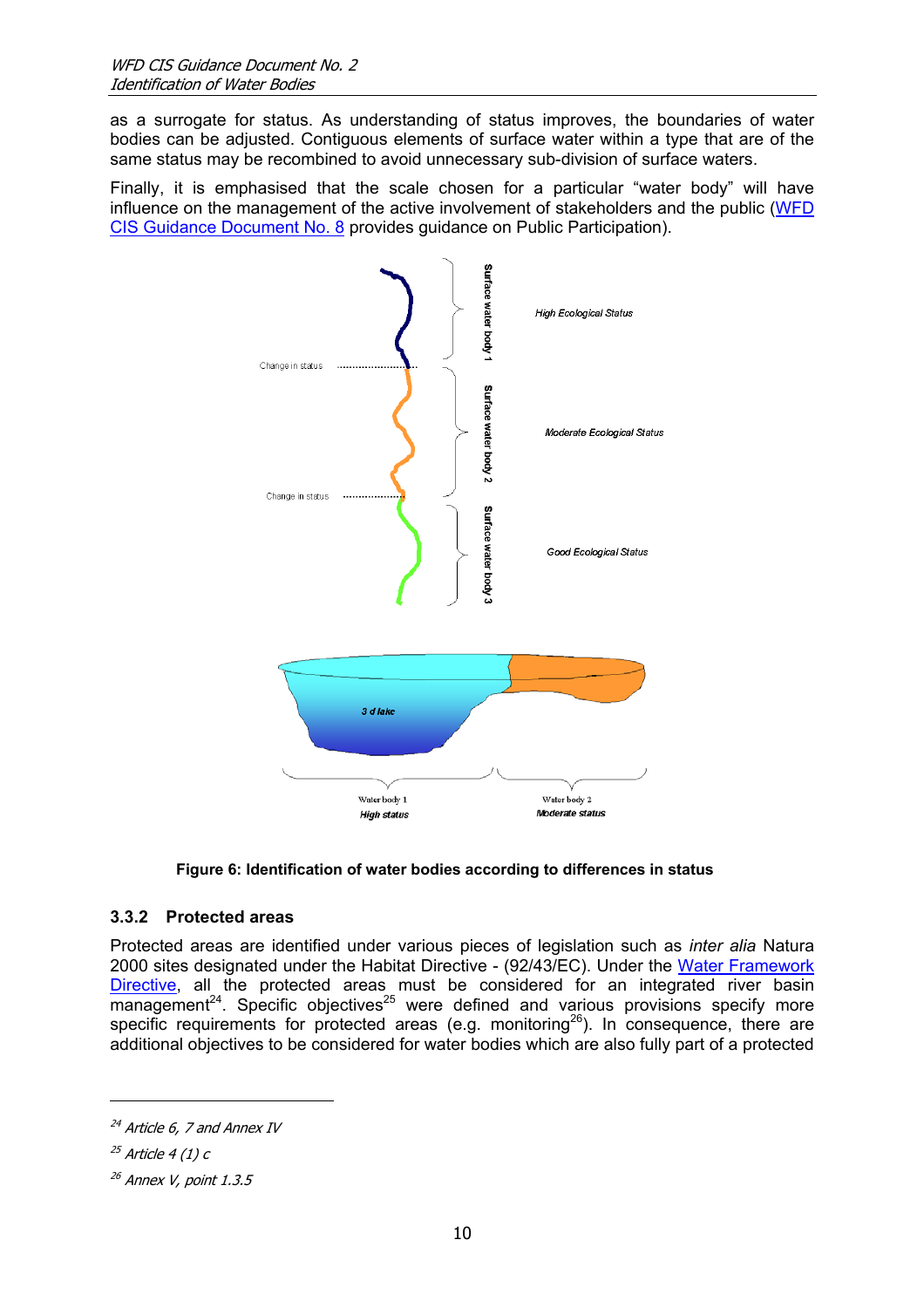<span id="page-14-0"></span>area. Hence, the existing boundaries of protected areas may be considered for the identification of water bodies under the [Water Framework Directive.](legislation/WFD En.pdf)

**The boundaries of water bodies and protected areas will, in most cases, not coincide because both geographical areas are being defined for different purposes on the basis of different criteria. In case a water body would not fully be inside or outside a protected area, it may be considered to sub-divide the water bodies into two parts so that the boundaries coincide.** 

#### **3.4 Suggested process for the practical application of the term surface water body.**

The principles described above for the identification of surface water bodies can be applied in a hierarchical process (see [Figure 7\)](#page-14-1).

<span id="page-14-1"></span>

#### **Figure 7: Summary of suggested hierarchical approach to the identification of surface water bodies**

To ensure that water bodies do not cross the boundaries of surface water categories (Paragraph [3.2.2\)](#page-9-9), the **suggested first step** in delineating surface water bodies is to identify the boundaries of the surface water categories.

To ensure that water bodies do not cross the boundaries of surface water types (Paragraph [3.2.3\)](#page-9-10), the **suggested second step** in delineating surface water bodies is to identify the boundaries of the surface water types in each river basin district.

To ensure that water bodies represent discrete and significant elements of surface waters, the **suggested third step** in delineating them is to identify boundaries using distinct physical features (Paragraph [3.2.4\)](#page-9-11) that are (a) likely to be significant in the context of aquatic ecosystem characteristics, and (b) are consistent with the examples of discrete and significant elements of surface water given in the Directive's definition (see Section 5.1).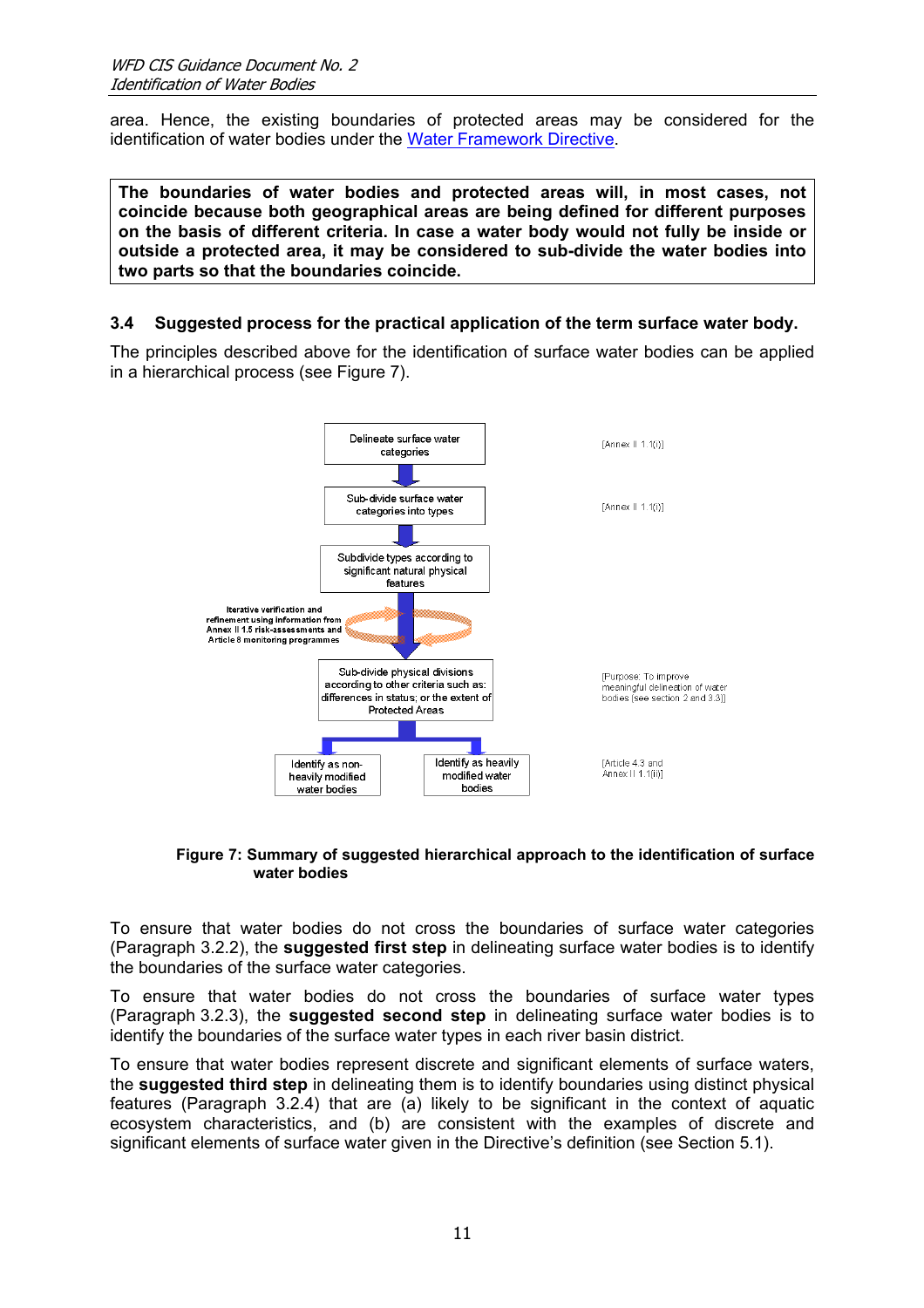<span id="page-15-0"></span>In order to ensure that water bodies are identified in a meaningful way, the **suggested fourth step** in identifying surface water bodies is to identify boundaries on the basis of other relevant criteria (cf. Section 3.3). This approach is also necessary for the identification of heavily modified water bodies (see Section [3.2.5\)](#page-11-6). Initially, in the case of absence of information on status, the pressure and impact assessment<sup>27</sup> procedure required under Article 5 will provide estimates of status changes (refer to WFD CIS Guidance Document  $No.3$ ). The monitoring programmes<sup>28</sup> will provide the information necessary to confirm statusbased boundaries. Hence, an iterative approach for identifying water bodies should be applied. At the same time, it is evident that the delineation of water bodies must be finally agreed at a certain point in time in order to enable the preparation of the river basin management plan. The competent authorities of a river basin district will have to ensure that a balance between an iterative identification and the final assignment of water bodies is achieved.

#### **3.5 Small elements of surface water**

The purpose of the Directive is to establish a framework for the protection of **all** waters including inland surface waters, transitional waters, coastal waters and groundwater<sup>29</sup>. Member States must ensure that the implementation of the Directive's provisions achieves this purpose. However, surface waters include a large number of very small waters for which the administrative burden for the management of these waters may be enormous. .

The Directive does not include a threshold for very small "water bodies". However, the Directive sets out two systems for differentiating water bodies into types<sup>30</sup>, System A and System B. Only the System A typology specifies values for size descriptors for rivers and lakes. The smallest size range for a System A river type is 10 – 100 km<sup>2</sup> catchment area<sup>31</sup>. The smallest size range for a System A lake type is  $0.5 - 1$  km<sup>2</sup> surface area<sup>32</sup>. No sizes for small transitional and coastal waters are given. The application of system B must achieve, at least, the same level of differentiation as system A. It is therefore recommended to use the size of small rivers and lakes according to system A. However, it is recognised that in some regions where there are many small water bodies, this general approach will need to be adapted. Having said that, it may be appropriate to aggregate water bodies into groups for certain purposes as outlined in Chapter 5 in order to avoid unnecessary administrative burden.

However, there are still large numbers of discrete rivers and lakes that are smaller than these thresholds. A possible approach for the protection of these waters is outlined below.

**Member States have flexibility to decide whether the purposes of the Directive, which apply to all surface waters, can be achieved without the identification of every minor but discrete and significant element of surface water as a water body.**

- <span id="page-15-3"></span> $29$  Article 1
- <span id="page-15-4"></span><sup>30</sup> Annex II 1.2
- <span id="page-15-5"></span> $31$  Annex II 1.2.1
- <span id="page-15-6"></span><sup>32</sup> Annex II 1.2.2

<span id="page-15-1"></span> $27$  Annex II 1.5

<span id="page-15-2"></span><sup>28</sup> Article 8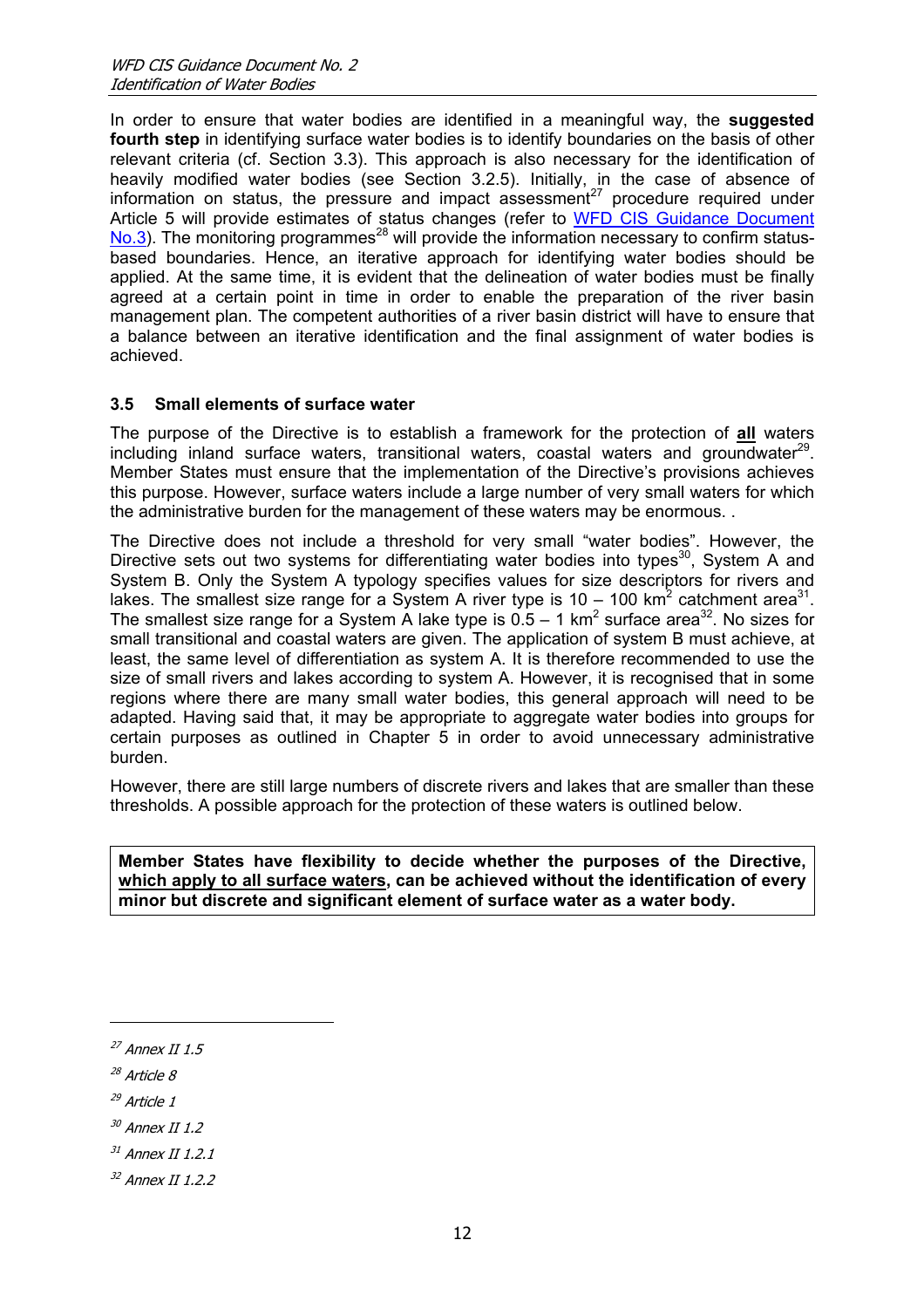<span id="page-16-0"></span>A suggested approach (see [Figure 8\)](#page-16-1) is to:

- include small elements of surface water as part of a contiguous larger water body of the same surface water category and of the same type, where possible;
- where this is not possible, screen small elements of surface water for identification as water bodies according to their significance in the context of the Directive's purposes and provisions (e.g. ecological importance; importance to the objectives of a Protected Area, significant adverse impacts on other surface waters in the river basin district). In such a case, small elements; (1) belonging to the same category and type, (2) influenced by the same pressure category and level and (3) having an influence on another welldelimited water body, may be grouped for assessment and reporting purposes;
- for those small elements of surface water not identified as surface water bodies, protect, and where necessary improve them to the extent needed to achieve the Directive's objectives for water bodies to which they are directly or indirectly connected (i.e. apply the necessary basic control measures under Article  $11)^{33}$ .

<span id="page-16-1"></span>

#### **Figure 8: A suggested approach to ensuring appropriate protection of smallest surface waters**

### **3.6 Components of a "surface water body" and wetlands**

**A "surface water body" comprises the quality elements described in the Directive for the classification of ecological status[34.](#page-16-3)** 

<span id="page-16-2"></span> $33$  The Article 4.1(a)(iii) priority substances objectives apply to all surface waters regardless of whether they are identified as surface water bodies.

<span id="page-16-3"></span><sup>34</sup> Annex V 1.1 & Annex V 1.2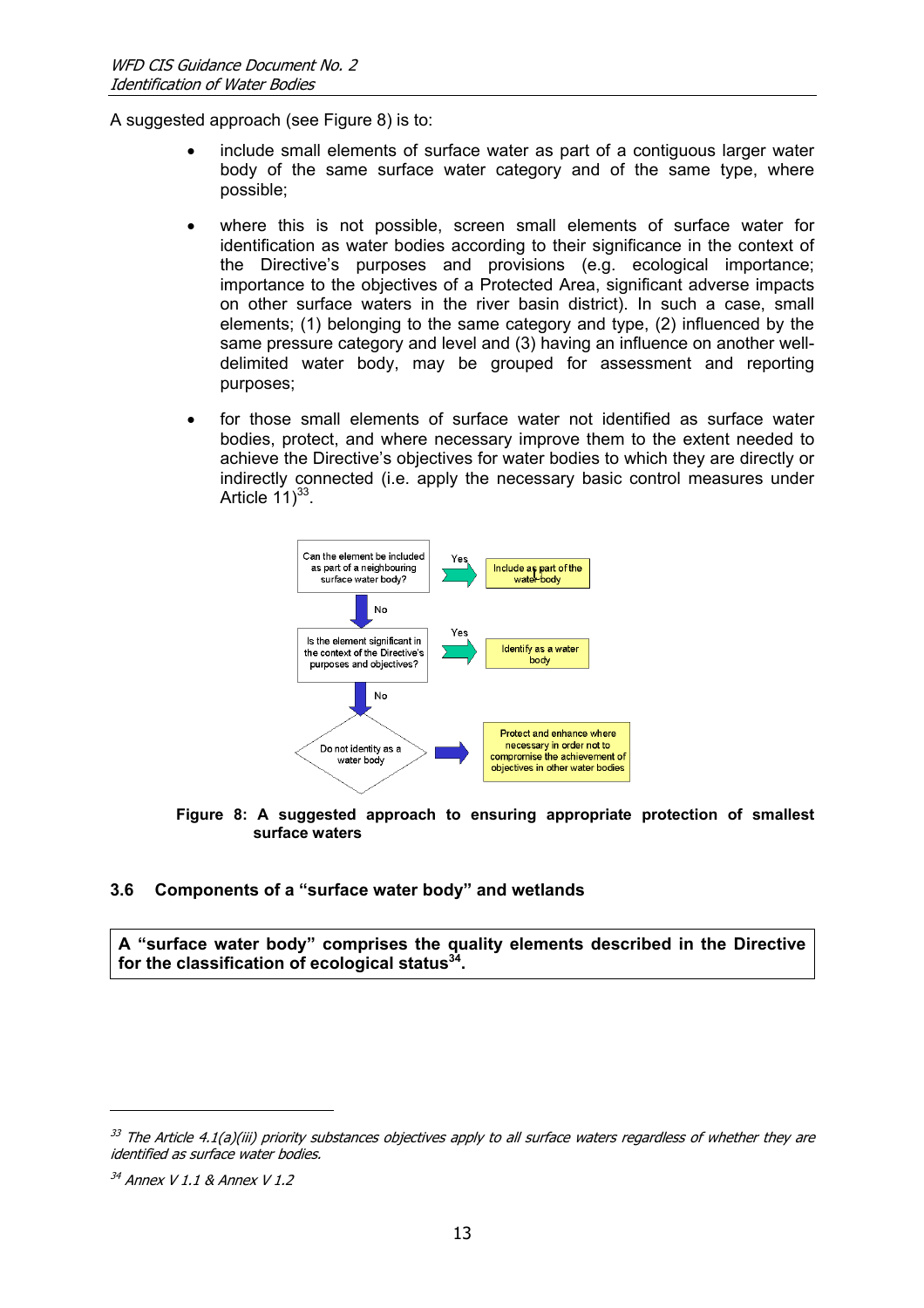In concrete terms this means that, e.g., a river water body comprises:

- (a) the hydromorphological quality elements, which include the water flow, the bed of the channel, that part of the land adjacent to the channel that's structure and condition is directly relevant to the achievement of the values for the biological quality elements (i.e. the riparian zone); and
- (b) the relevant biological elements.

In relation to wetlands, this means that those wetlands must be associated with a "water body", which are directly influencing the status of the related "water body". The boundaries of such wetlands must be identified in a pragmatic way in order to meet the requirement of a "discrete and significant" element.

The question of wetlands in the context of the [Water Framework Directive](legislation/WFD En.pdf) will be subject to a separate Guidance Documents (currently in preparation) under the umbrella of the Common Implementation Strategy. It is recommended that this Guidance on wetlands, which will emerge in the first half of 2003, should develop the understanding of wetlands as a component of a surface water in more detail.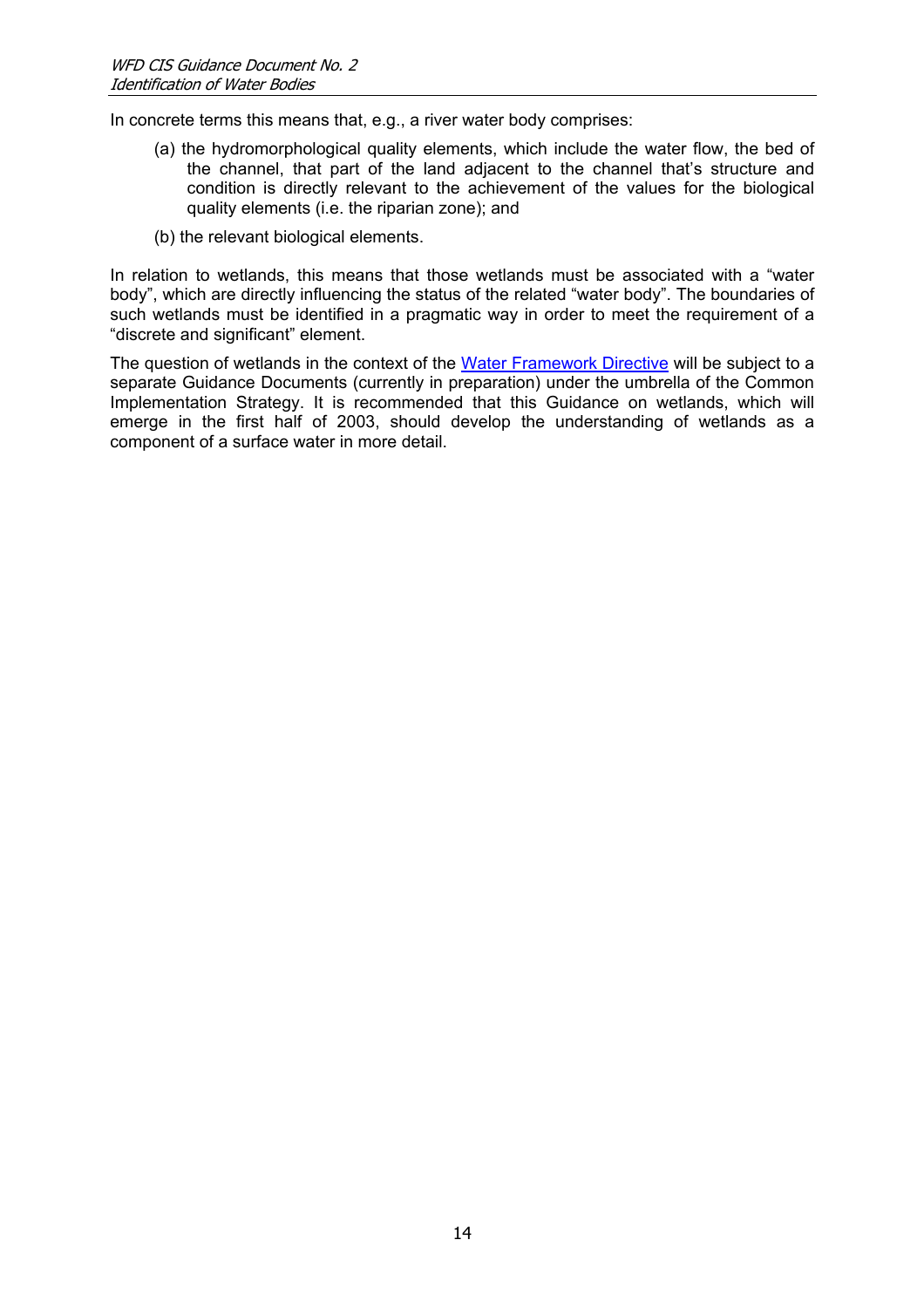# <span id="page-18-0"></span>**4 Specific Guidance on bodies of groundwater**

### <span id="page-18-1"></span>**4.1 Definitions**

The application of the term body of groundwater must be understood in the context of the hierarchy of relevant definitions provided under Article 2 of the Directive.

- Article 2.2: *Groundwater means all water, which is below the surface of the ground in the saturated zone and in direct contact with the ground or subsoil;*
- Article 2.11: *Aquifer means a subsurface layer or layers of rock or other geological strata of sufficient porosity and permeability to allow either a significant flow of groundwater or the abstraction of significant quantities of groundwater;*
- Article 2.12: *Body of groundwater means a distinct volume of groundwater within an aquifer or aquifers.*

**A body of groundwater must be within an aquifer or aquifers. However, not all groundwater is necessarily within an aquifer.** 

The environmental objectives of preventing deterioration of  $35$ , and protecting, enhancing and restoring<sup>36</sup> good groundwater status apply only to bodies of groundwater. However, all groundwater is subject to the objectives of preventing or limiting inputs of pollutants<sup>37</sup> and reversing any significant and sustained upward trend in the concentration of any pollutant<sup>38</sup>.

#### **4.2 Aquifers**

As a consequence of the hierarchy of definitions (Section [4.1\)](#page-18-1), the **suggested first step** in the identification of bodies of groundwater requires a general interpretation of the term aquifer, in respect what constitutes a significant flow of groundwater and what volume of abstraction would qualify as a significant quantity (see Figure 9).

#### <span id="page-18-8"></span>**4.2.1 Significant flow**

**The significance of groundwater flow should be understood in the context of the purpose and provisions of the Directive. Accordingly, a significant flow of groundwater is one that, were it from reaching an associated surface water body or a directly dependant terrestrial ecosystem, would result in a significant diminution in the ecological or chemical quality of that surface water body or significant damage to the directly dependent terrestrial ecosystems.** 

A key purpose of the Directive is to prevent further deterioration of, and protect and enhance the status of aquatic ecosystems, and with regard to their water needs, terrestrial ecosystems directly depending on aquatic ecosystems<sup>39</sup>. The objective of protecting and restoring good groundwater status<sup>40</sup> is designed to help achieve this purpose. It applies to all

j

<span id="page-18-4"></span> $37$  Article 4.1(b)(i)

<span id="page-18-2"></span> $35$  Article 4.1(b)(i)

<span id="page-18-3"></span> $36$  Article 4.1(b)(ii)

<span id="page-18-5"></span> $38$  Article 4.1(b)(iii)

<span id="page-18-6"></span> $39$  Article  $1(a)$ 

<span id="page-18-7"></span><sup>40</sup> Annex V 2.1.2 & 2.3.2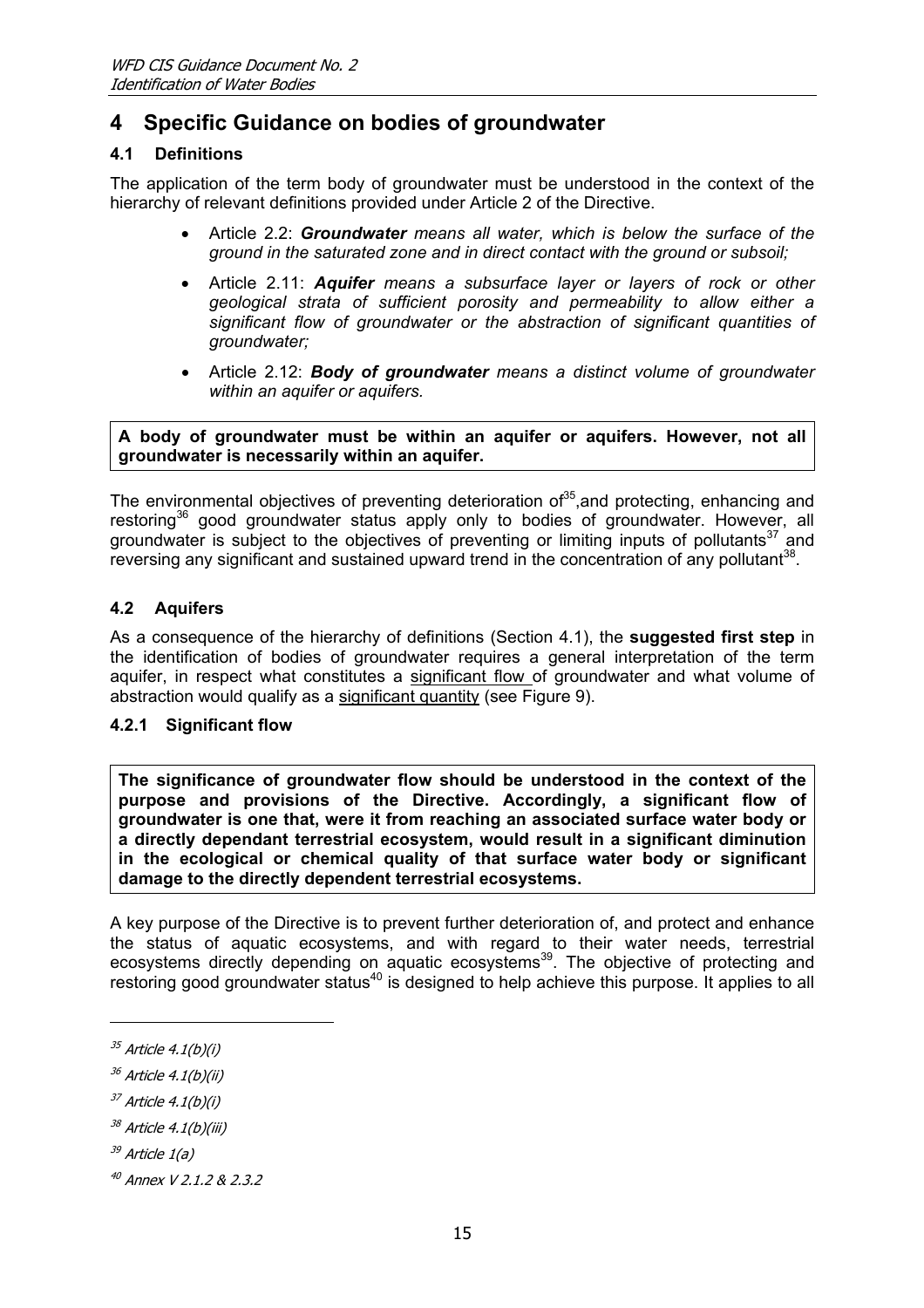<span id="page-19-0"></span>bodies of groundwater. Consequently, to ensure that the purpose of the Directive can be achieved, the definition of significant flow must encompass all groundwater flow that is important to aquatic and terrestrial ecosystems. Geological strata that permit such flow should therefore qualify as aquifers.

#### <span id="page-19-1"></span>**4.2.2 Abstraction of significant quantities of groundwater**

**Article 7 requires the identification of all groundwater bodies used, or intended to be used, for the abstraction of more than 10 m<sup>3</sup> of drinking water a day as an average. By implication, this volume could be regarded as a significant quantity of groundwater. Geological strata capable of permitting such levels of abstraction (even only locally) would therefore qualify as aquifers.** 

If either of the criteria described in Paragraphs [4.2.1](#page-18-8) or [4.2.2](#page-19-1) are satisfied, the geological strata should be regarded as an aquifer. Most geological strata would be expected to qualify as aquifers as most supply or are intended to supply 10  $\text{m}^3$  a day as an average or could serve 50 or more people.

However, it is clear that the requirements are different as regards those groundwater bodies which are being used or are intended to be used for drinking water abstraction (cf. Article 7) and those bodies where groundwater is abstracted for other uses (cf. Annex II 2.3). For the latter, not all groundwater bodies would be identified. The criteria in Annex II 2.3 specify, that only those groundwater bodies must be addressed "*which cross the boundary between two or more Member States or are identified [...] as being at risk of failing to meet the objectives set for each body under Article 4".*



**Figure 9: The Directive's definition of aquifer requires two criteria to be considered in determining whether geological strata qualify as aquifers. If either of the criteria is met, the strata will constitute an aquifer or aquifers. In practice, the criteria mean that nearly all groundwater in the Community would be expected to be within aquifers.** 

### **4.3 Delineation of bodies of groundwater**

The Directive's definition of the term body of groundwater does not provide explicit Guidance on how bodies should be delineated.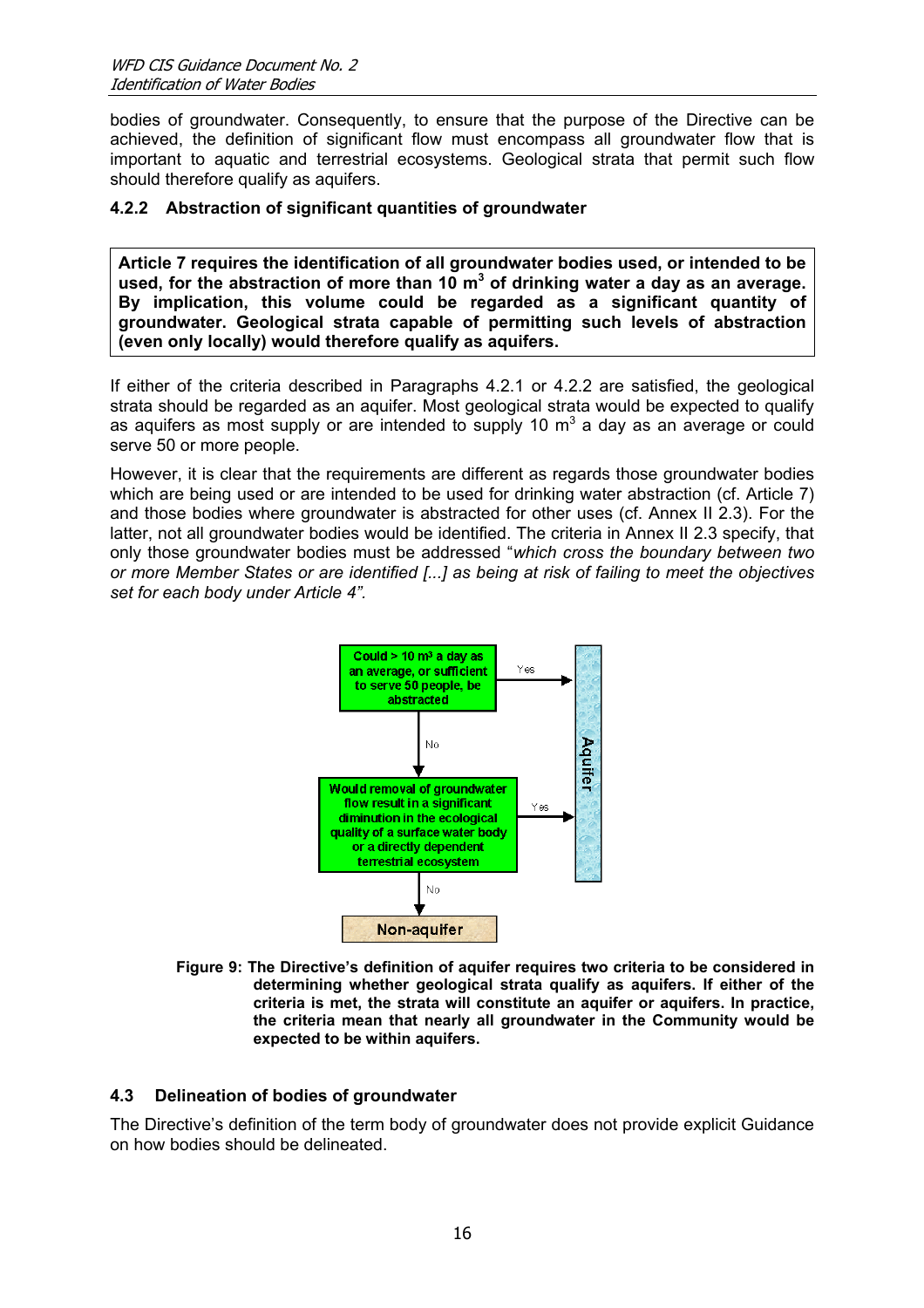<span id="page-20-0"></span>**The delineation of bodies of groundwater must ensure that the relevant objectives of the Directive can be achieved. This does not mean that a body of groundwater must be delineated so that it is homogeneous in terms of its natural characteristics, or the concentrations of pollutants or level alterations within it. However, bodies should be delineated in a way that enables an appropriate description of the quantitative and chemical status of groundwater.** 

The delineation of bodies of groundwater should ensure that groundwater quantitative status<sup>41</sup> can be reliably assessed. In some circumstances, quantitative status may be determined using long-term monitoring data. In other cases, an estimation of the available groundwater resource will require a water balance calculation (see [WFD CIS Guidance](Guidance doc 7 monitoring.pdf) [Document No. 7- Chapter 4](Guidance doc 7 monitoring.pdf)). Delineating bodies of groundwater in such a way that any groundwater flow from one groundwater body to another (a) is so minor that it can be ignored in water balance calculations; or (b) can be estimated with adequate precision will facilitate the assessment of quantitative status.

Member States will need to take into account the particular characteristics of their aquifers when delineating bodies of groundwater. For example, the flow characteristics of some geological strata, such as karst and fractured bedrock, are much more complex and difficult to predict than others. The delineation of water bodies should therefore be regarded as an iterative process, refined over time to the extent needed to adequately assess and manage risks to the achievement of the Directive's objectives.

It may also be the case that there is substantial flow between strata with very different characteristics (e.g. karst and sandstone). The properties of these different strata may mean that they require very different management approaches to achieve the objectives of the Directive. In such cases, Member States may wish to delineate water body boundaries that coincide with the boundaries between the strata. In doing so, Member States should ensure that their ability to adequately assess quantitative status is not compromised.

### **4.3.1 Geological boundaries**

Bearing in mind the above, the starting point for identifying the geographical boundaries of a groundwater body should be geological boundaries to flow, unless the description of status and the effective achievement of the Directive's environmental objectives for groundwater require sub-division into smaller groundwater bodies.

### **4.3.2 Other hydraulic boundaries**

j

Sub-divisions of an aquifer or aquifers that cannot be based on geological boundaries should be based initially on groundwater highs or, where necessary, on groundwater flow lines [\(Figure 10\)](#page-21-1).

### **4.3.3 Taking account of differences in status**

The objectives for bodies of groundwater, and the measures required to achieve them, depend on the existing status of the bodies. The bodies should be units of one chemical and one quantitative status that can be characterised and managed to allow the effective achievement of the Directive's objectives. Major changes in the status of groundwater should therefore be taken into account when delineating groundwater body boundaries to ensure that, as far as practical, water bodies provide for an accurate description of groundwater status. In doing so, Member States should bear in mind the need to ensure that groundwater quantitative status can be reliably assessed (see Section [2\)](#page-5-5). Where status is consistent, large bodies of groundwater may be delineated. Where status differences are reduced during

<span id="page-20-1"></span> $41$  Annex V 2.1.2. Quantitative status requires assessment of the available groundwater resource [Article 2.27]. This requires a water balance calculation.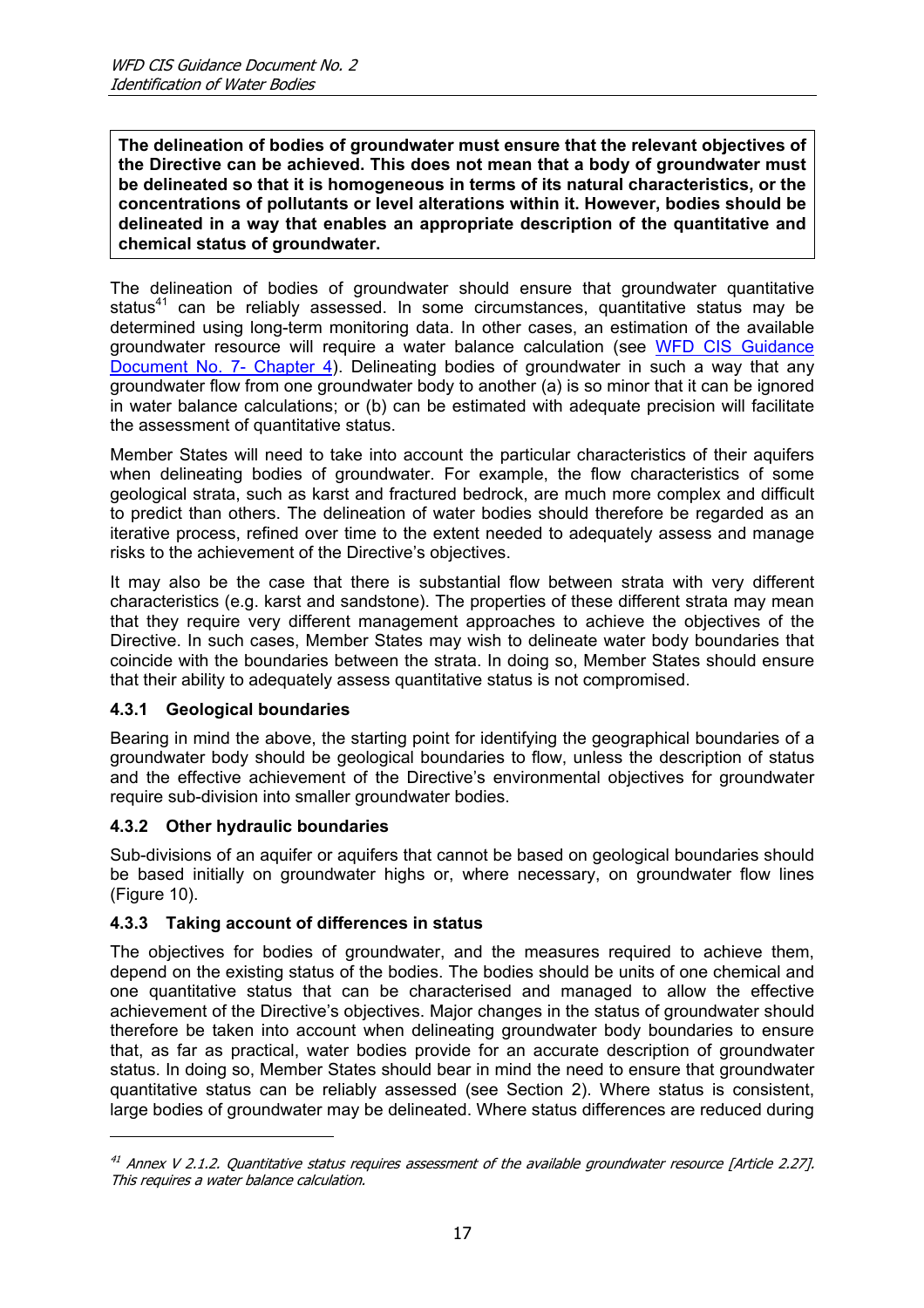<span id="page-21-0"></span>a planning cycle, Member States may recombine subdivisions of groundwater of the same status for the purposes of subsequent planning cycles. **However, water bodies must at least be fixed for each plan period.**

Initially, Member States will not have sufficient information to accurately define the status of groundwater. Consequently, especially during the period prior to the publication of the first River Basin Management Plan, it may be appropriate to use the analysis of pressures and  $impacts<sup>42</sup>$  as an indicator of status. As understanding of status improves, the boundaries of groundwater bodies should be reviewed as part of the analyses required under Article 5 prior to the publication of each river basin management plan.

It is clearly possible to progressively subdivide the groundwater in aquifers into smaller and smaller units and thereby create significant logistical burdens. However, it is not possible to define a universally applicable scale below which subdivision is inappropriate.

**The degree of subdivision of groundwater into bodies of groundwater is a matter for Members States to decide on the basis of the particular characteristics of their River Basin Districts. In making such decisions, it will be necessary for Member States to balance the requirement to adequately describe groundwater status with the need to avoid the fragmentation of aquifers into unmanageable numbers of water bodies.** 

<span id="page-21-1"></span>

 $\overline{2}$ Bodies of groundwater then delineated by geological or hydraulic boundaries to facilitate classification of quantitative status



### **4.4 Upper and lower boundaries to bodies of groundwater**

Groundwater bodies should be delineated in three dimensions<sup>43</sup>.

The depth of groundwater within an aquifer or aquifers that needs to be protected and, where necessary, enhanced through its inclusion in a body of groundwater should depend on the risks to the Directive's objectives. This is a matter for Member States to decide based on

<span id="page-21-2"></span> $42$  Article 5 and Annex II(2)

<span id="page-21-3"></span> $43$  e.g. Annex II 2.2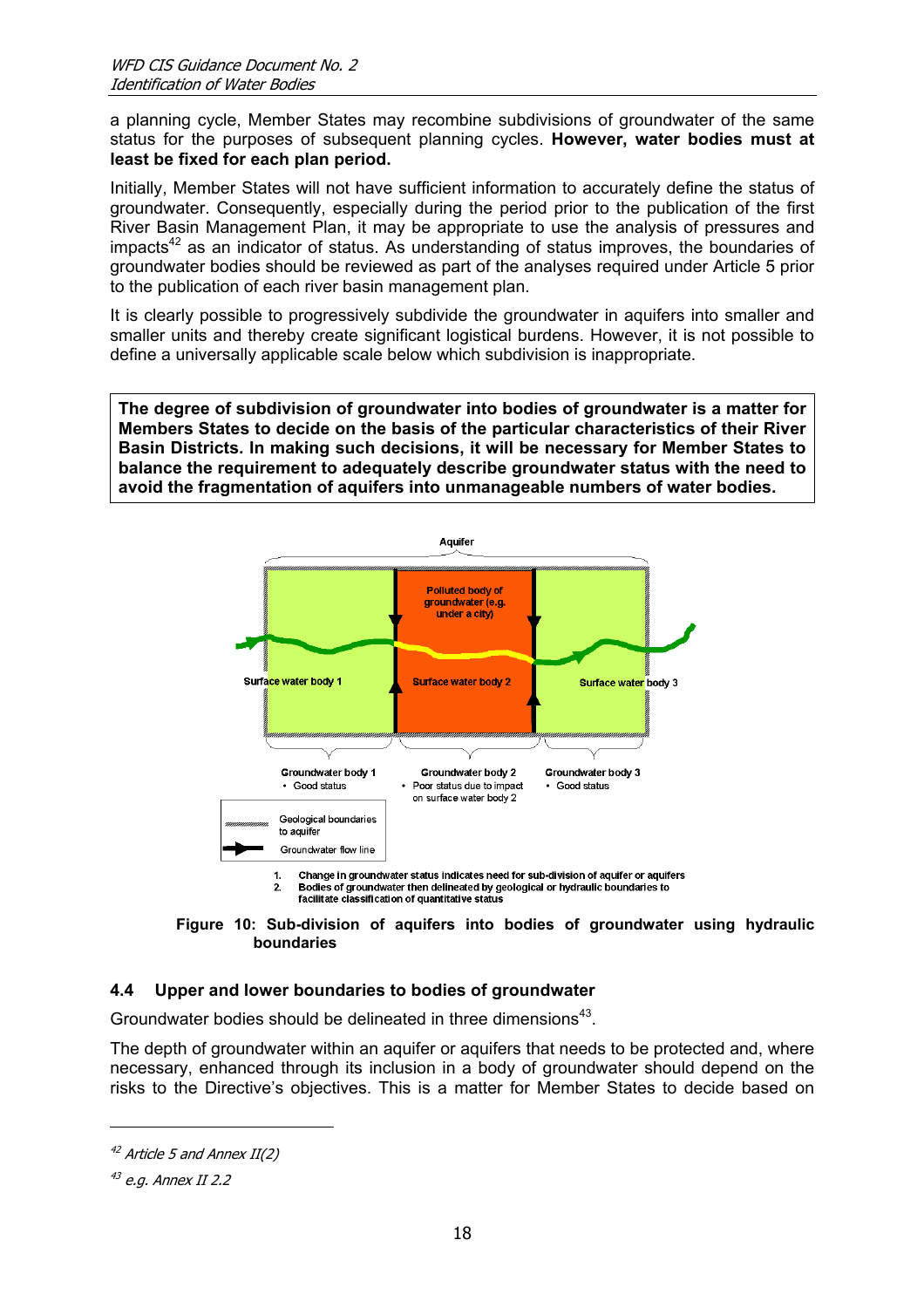<span id="page-22-0"></span>their assessments of groundwater characteristics and the risks to the Directive's objectives<sup>44</sup>. It should be noted that all groundwater is subject to the 'prevent or limit' objective [Article 4.1(b)(i)] whether or not it is identified as being part of a body of groundwater.

Although most pressures will affect the relatively shallow component of a groundwater flow, groundwater flow at depth can still be important to surface ecosystems - even though this may be over an extended timescale. Human alterations to groundwater flow at depth can affect shallow groundwater and thus potentially the chemical and ecological quality of connected surface ecosystems. Deep groundwater may also be an important resource for drinking water or other uses. However, Member States would not be expected to identify deep groundwater as water bodies where that groundwater (a) could not adversely affect surface ecosystems; (b) are not used for groundwater abstraction; (c) was unsuitable for drinking water supply because of its natural qualities or because its abstraction would be technically unfeasible or disproportionately expensive; and (d) could not place the achievement any other relevant objectives at risk.

The Directive's definitions of aquifer and body of groundwater (see Section [4.1\)](#page-18-1) permit groundwater bodies to be identified either (a) separately within different strata overlying each other in the vertical plane, or (b) as a single body of groundwater spanning the different strata. This flexibility enables Member States to adopt the most effective means of achieving the Directive's objectives given the characteristics of their aquifers and the pressures to which they are subjected. For example, where there are major differences in status of the groundwater in strata at different depths, it may be appropriate to identify different bodies of groundwater (i.e. one on top of another) to ensure the status of groundwater can be accurately described, and the Directive's objectives appropriately targeted.

Similar criteria should be applied in defining the upper and lower boundaries of the groundwater body as to the geographical boundaries (Section 4.3). In other words, to facilitate the estimation of quantitative status, the upper and lower boundaries should be based first on geological boundaries and then on other hydraulic boundaries such as flow lines.

### **4.5 Assignment to River Basin Districts**

Groundwater bodies must be assigned to a River Basin District<sup>45</sup>.

### **4.6 Targeting measures within bodies of groundwater**

The analyses undertaken in accordance with Article 5 and Annex II of the Directive (see [WFD CIS Guidance Document No. 3 - IMPRESS\)](Guidance doc 3 IMPRESS.pdf), and supplemented by information from the monitoring programmes established under Article 8 (see [WFD CIS Guidance Document](Guidance doc 7 monitoring.pdf)  [No. 7 - monitoring](Guidance doc 7 monitoring.pdf)) will identify those bodies at risk of failing to achieve the Directive's objectives because of specific pressures. This information together with the identification of Protected Areas under Article 6 will enable Member States to target measures on the right pressures in the right parts of their bodies of groundwater. To assist this targeting, Member States may establish zones within which specific measures are required to achieve the Directive's objectives. For example, Article 7 indicates that Member States may establish safeguard zones to help protect water intended for human consumption<sup>46</sup>.

<span id="page-22-1"></span> $44$  Article 5 and Annex II 2

<span id="page-22-2"></span> $45$  Article 3.1

<span id="page-22-3"></span><sup>46</sup> Article 7.3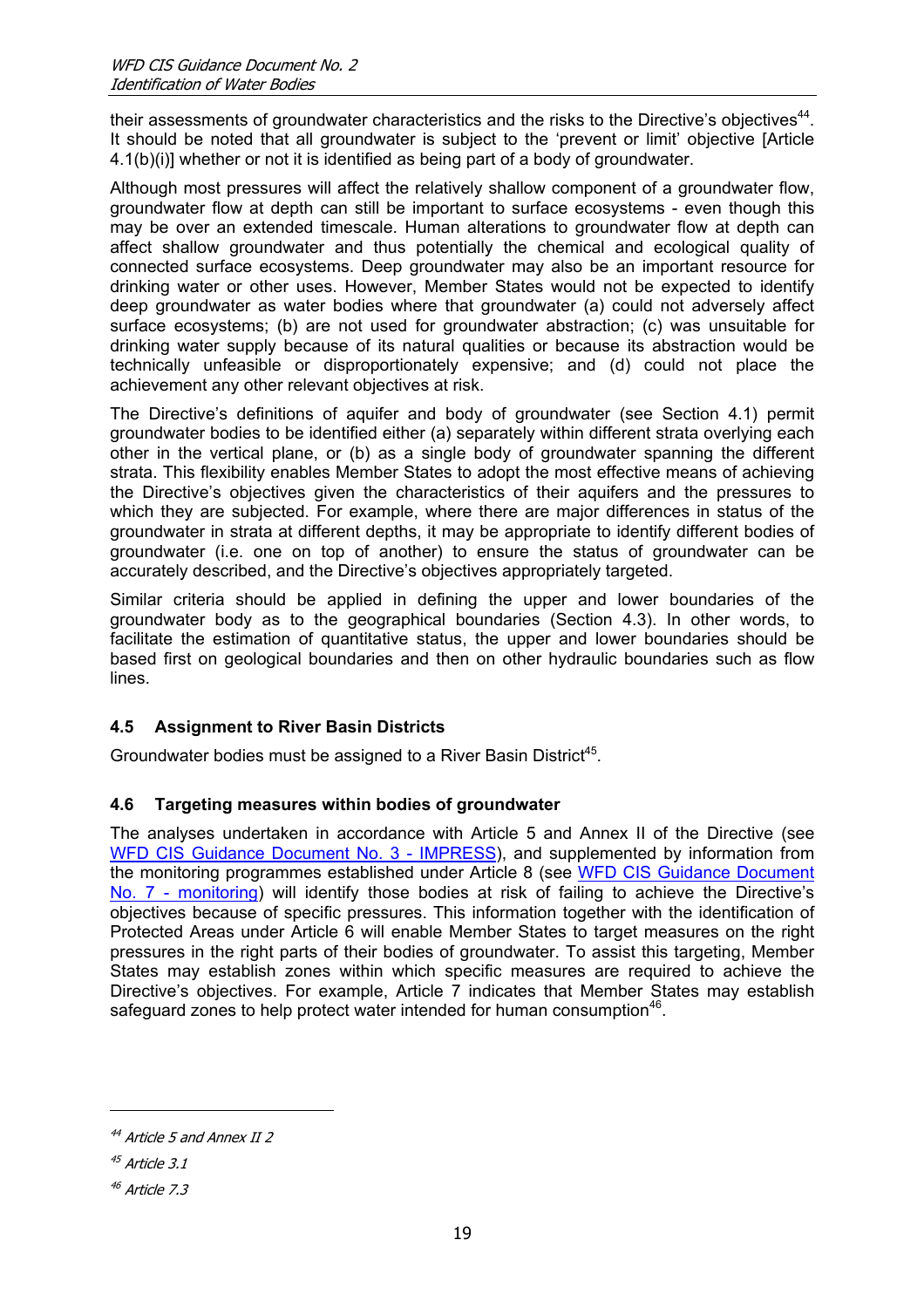#### <span id="page-23-0"></span>**4.7 Suggested process for the practical application of the term body of groundwater**

[Figure 11](#page-23-1) suggests an iterative, hierarchical process for identifying bodies of groundwater based on the principles described in this Guidance paper.

<span id="page-23-1"></span>

**Figure 11: Summary of the suggested hierarchical approach to the identification of bodies of groundwater**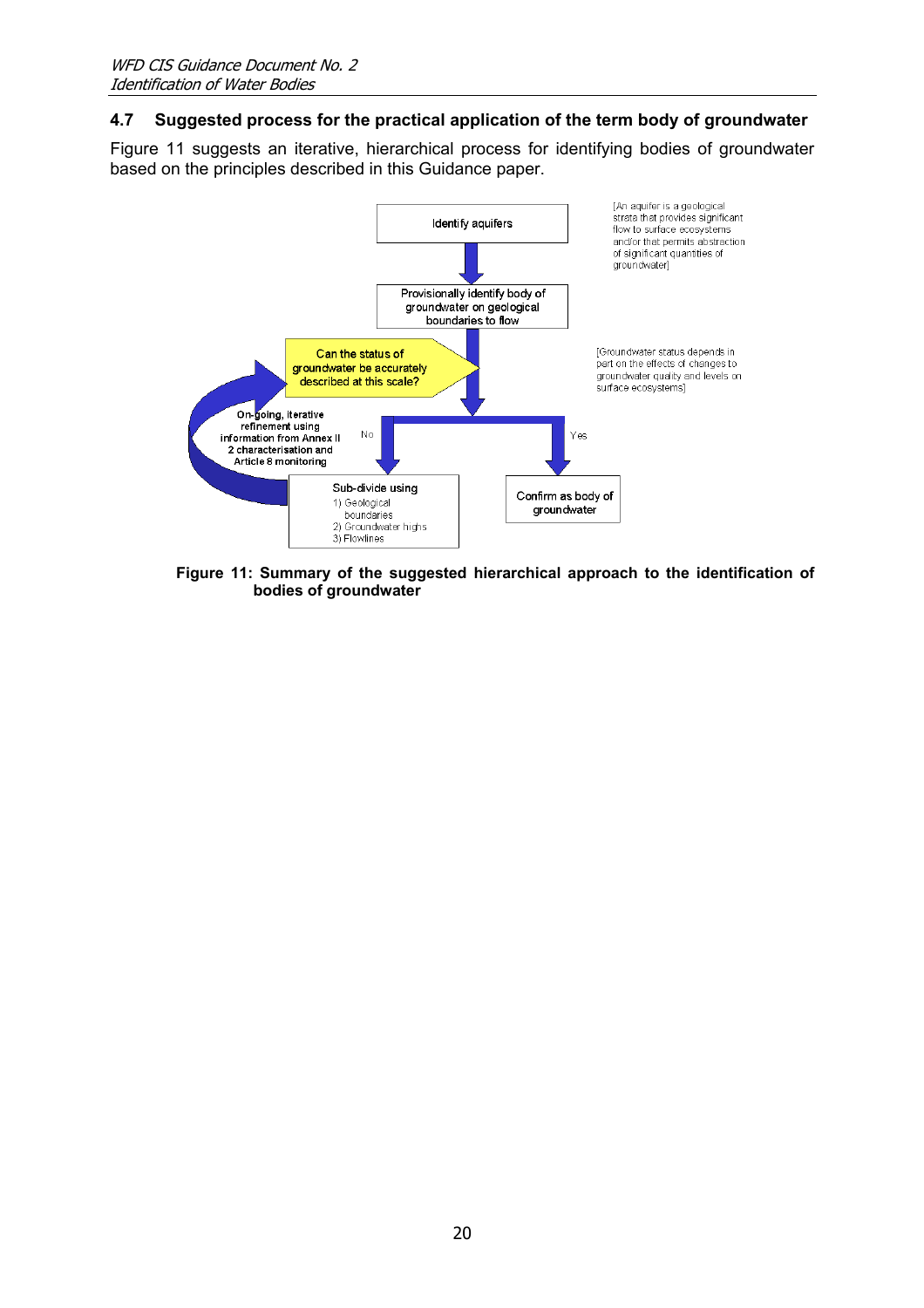# <span id="page-24-0"></span>**5 Aggregation of water bodies**

**Surface water bodies or bodies of groundwater may each be grouped for the purposes of assessing the risk of failing to achieve the objectives set for them under Article 4 (pressures and impacts)(refer to [WFD CIS Guidance Document](Guidance doc 3 IMPRESS.pdf)  [No. 3](Guidance doc 3 IMPRESS.pdf)) [47.](#page-24-1) They may also be grouped for monitoring, reporting and management purposes where monitoring sufficient indicative or representative water bodies in the sub-groups of surface water or groundwater bodies provides for an acceptable level of confidence and precision in the results of monitoring, and in particular the classification of water body status refer to [WFD CIS Guidance Document No. 7](Guidance doc 7 monitoring.pdf)) [48.](#page-24-2)** 

It is clear that, for management purposes, it may be useful to aggregate water bodies. First practical indications suggest that such an aggregation will also be inevitable when it comes to reporting to the European Commission. At the same time, there are no criteria whether and when such an aggregation is acceptable.

Where contiguous elements of surface water within a type are of the same status, their combination in a single water body will provide for an accurate description of surface water status.

In addition, it will be necessary to apply this aggregation on the basis of clear criteria agreed on river basin district level and in a transparent way. Further details on whether and how aggregation of water bodies for the purpose of reporting is possible need to be discussed and elaborated in the context of the Expert Advisory Forum on Reporting. In the meantime it is recommended to focus particular attention on this issue when testing this Guidance Document, e.g. in the pilot river basins.

<span id="page-24-1"></span><sup>47</sup> Annex II 1.5, 2.1 & 2.2.

<span id="page-24-2"></span><sup>48</sup> Annex V 1.3, 2.2 & 2.4.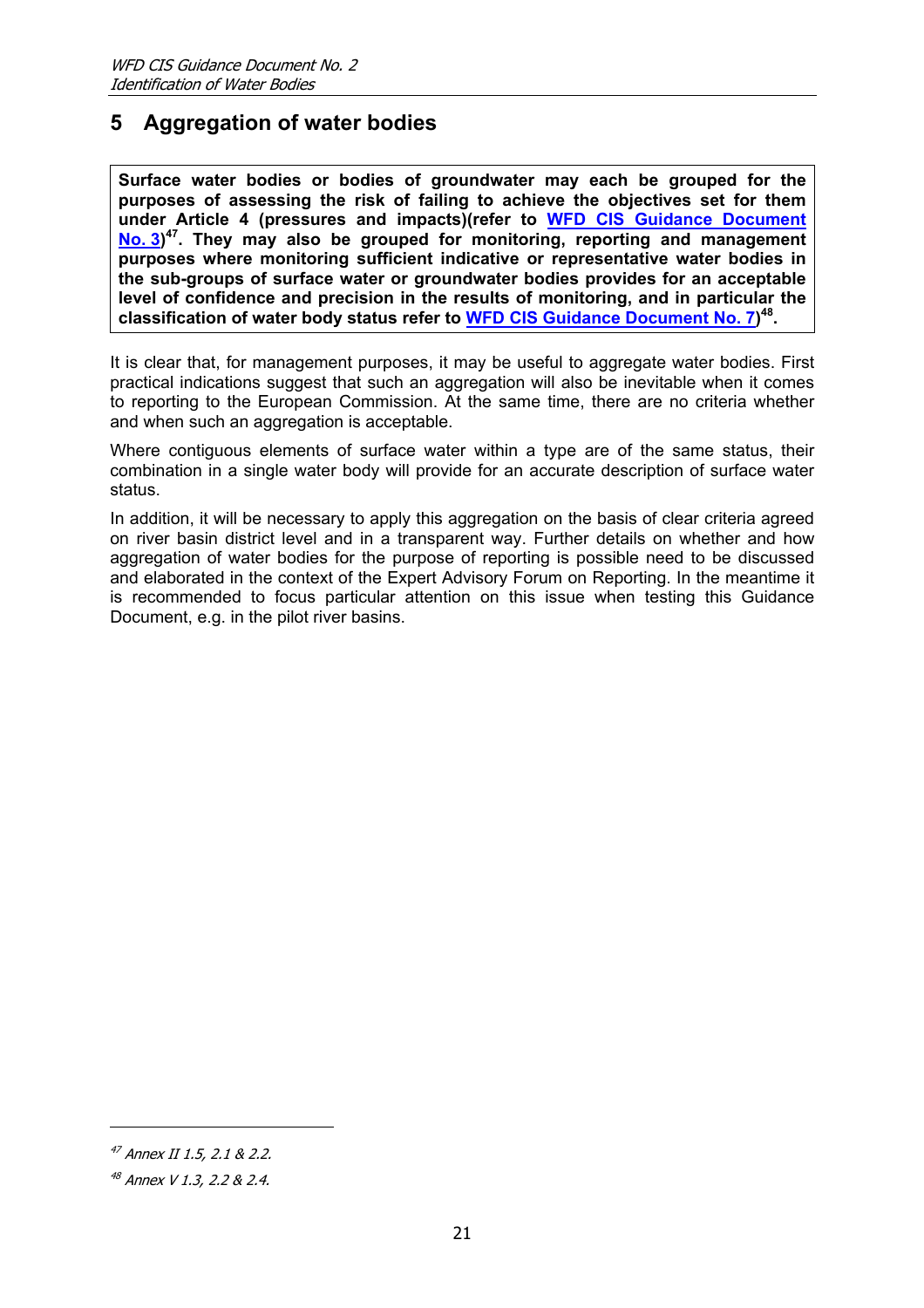# <span id="page-25-0"></span>**ANNEX I REFERENCES**

[WFD CIS Guidance Document No. 3 \(Dec 2002\).](Guidance doc 3 IMPRESS.pdf) *Analysis of Pressures and Impacts*. Published by the Directorate General Environment of the European Commission, Brussels, ISBN No. 92-894-5123-8, ISSN No. 1725-1087.

[WFD CIS Guidance Document No. 5 \(Jan 2003\)](Guidance doc 5 COAST.pdf). *Transitional and Coastal Waters, Typology, Reference Conditions and Classification Systems*. Published by the Directorate General Environment of the European Commission, Brussels, ISBN No. 92-894-5125-4, ISSN No. 1725-1087.

[WFD CIS Guidance Document No. 6 \(Dec 2002\)](Guidance doc 6 intercalibration.pdf). *Towards a Guidance on establishment of the intercalibration network and the process on the intercalibration exercise*. Published by the Directorate General Environment of the European Commission, Brussels, ISBN No. 92-894- 5126-2, ISSN No. 1725-1087.

[WFD CIS Guidance Document No. 7 \(Jan 2003\).](Guidance doc 7 monitoring.pdf) *Monitoring under the Water Framework Directive*. Published by the Directorate General Environment of the European Commission, Brussels, ISBN No. 92-894-5127-0, ISSN No. 1725-1087.

[WFD CIS Guidance Document No. 8 \(Dec 2002\)](Guidance doc 8 Public participation.pdf). *Public Participation in relation to the Water Framework Directive*. Published by the Directorate General Environment of the European Commission, Brussels, ISBN No. 92-894-5128-9, ISSN No. 1725-1087.

[WFD CIS Guidance Document No. 10 \(April 2003\)](Guidance doc 10 REFCOND.pdf). Rivers and Lakes – Typology, Reference Conditions and Classification Systems. Published by the Directorate General Environment of the European Commission, Brussels, ISBN No. 92-894-5614-0, ISSN No. 1725-1087.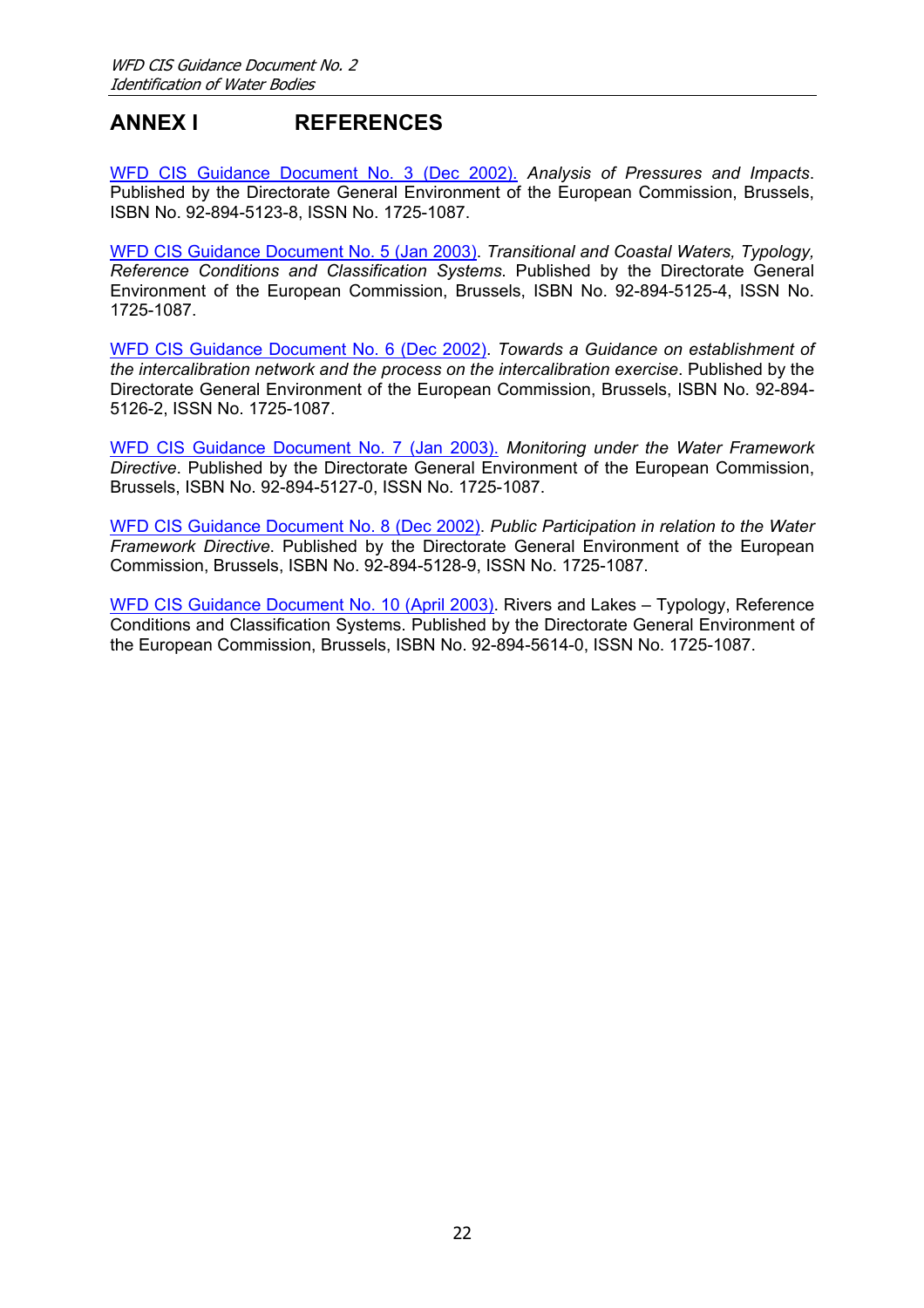# <span id="page-26-0"></span>**ANNEX II LIST OF DRAFTING MEMBERS**

| Name, Forename         | Representation                                                                                               | <b>Address and contact</b>                                 |
|------------------------|--------------------------------------------------------------------------------------------------------------|------------------------------------------------------------|
| D'Eugenio, Joachim     | <b>Drafting Group leader</b><br>c/o European Commission, DG<br>Environment B.1, Brussels,<br>Belgium         | +32-2-299.03.55<br>joachim.d'eugenio@cec.eu.int            |
| Davy, Thierry          | WG leader 2.6<br>c/o European Commission, DG<br>Environment A.1, Brussels,<br>Belgium                        | +32-2-299.98.80<br>thierry.davy@cec.eu.int                 |
| Heiskanen, Anna-Stiina | WG leader 2.5<br>c/o Joint Research Centre-<br>Institute for Environment and<br>Sustainability, Ispra, Italy | +39-332-785.769<br>anna-stiina.heiskanen@jrc.it            |
| Irmer, Ulrich          | WG leader 2.2<br>c/o Umweltbundesamt (UBA),<br>Berlin, Germany                                               | +49-30-890.32.312<br>ulrich.irmer@uba.de                   |
| Isobel, Austin         | WG leader 2.1<br>c/o Environment Agency for<br>England and Wales, UK                                         | +44-1491-828.520<br>isobel.austin@environmentagency.gov.uk |
| Marsden, Martin        | WG leader 2.2<br>c/o Scottish Environment<br>Protection Agency, Stirling,<br>Scotland, UK                    | +44-1786-452.401<br>martin.marsden@sepa.org.uk             |
| Mohaupt, Volker        | WG leader 2.1<br>c/o Umweltbundesamt (UBA),<br>Berlin, Germany                                               | +49-30-890.32.036<br>volker.mohaupt@uba.de                 |
| Noel, Coralie          | WG member 2.6 and 2.9<br>c/o Ministry of Environment, Paris,<br>France                                       | +33-1-42.19.13.76<br>Coralie.noel@environnement.gouv.fr    |
| Pollard, Peter         | WG member 2.7<br>c/o Scottish Environment<br>Protection Agency, Stirling,<br>Scotland, UK                    | +44-7747-622.712<br>peter.pollard@sepa.org.uk              |
| Quevauviller, Philippe | <b>EAF Groundwater</b><br>c/o European Commission; DG<br>Environment B.1, Brussels,<br>Belgium               | +32-2-296.33.51<br>philippe.quevauviller@cec.eu.int        |
| Rosenbaum, Sabine      | <b>EAF Groundwater</b><br>c/o Ministerium für Umwelt, Kiel,<br>Germany                                       | +49-431-988.7113<br>sabine.rosenbaum@umin.landsh.de        |
| Steve, Nixon           | WG leader 2.7<br>c/o EEA-European Topic Centre<br>on Water, WRc plc, Swindon, UK                             | +44-1793-865.166<br>nixon@wrcplc.co.uk                     |
| Vincent, Claire        | WG leader 2.2<br>c/o Environment and Heritage<br>Service, Belfast, Northern Ireland                          | +44-2890-254.823<br>claire.vincent@doeni.gov.uk            |